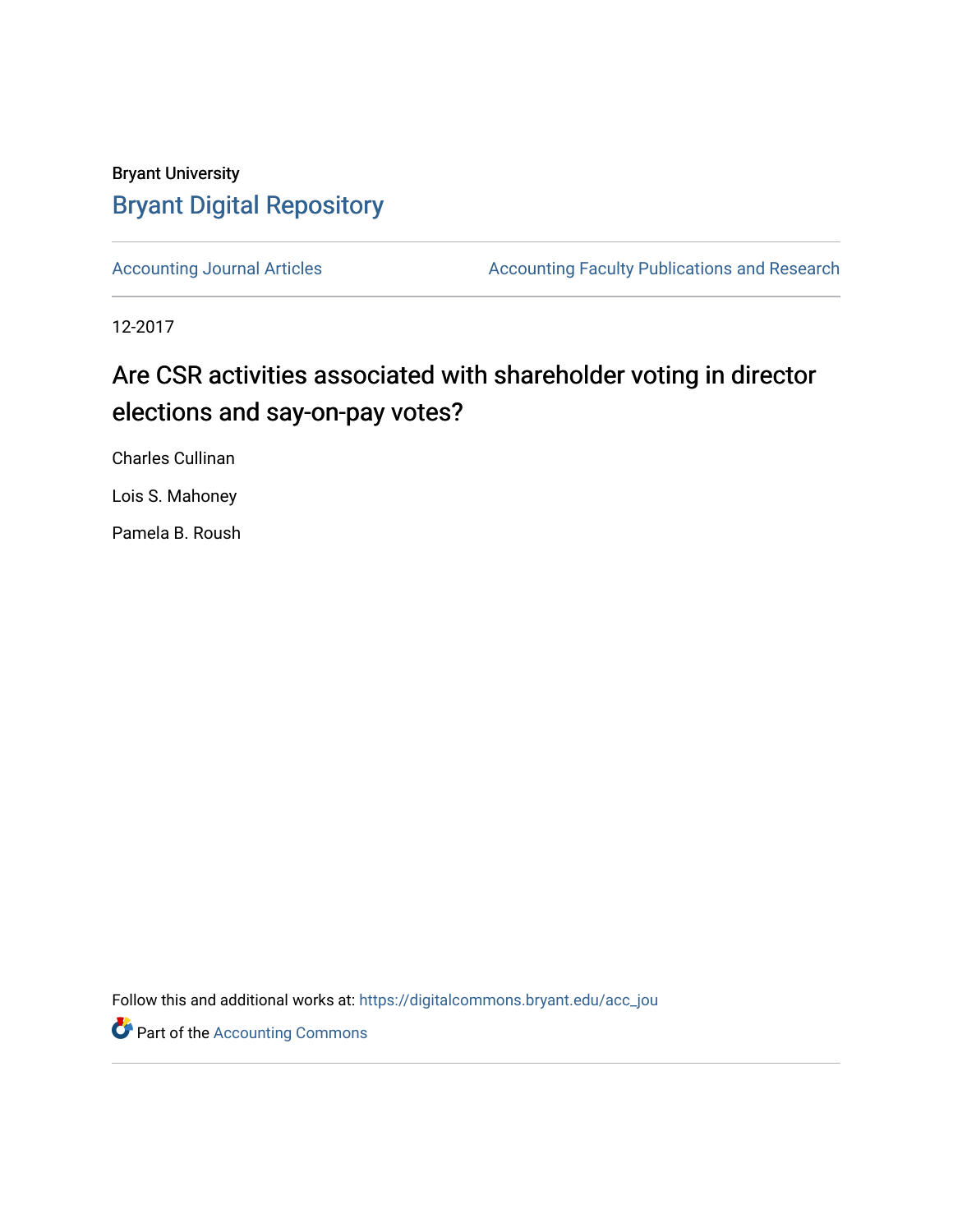

# Journal of Contemporary Accounting & Economics



journal homepage: [www.elsevier.com/locate/jcae](http://www.elsevier.com/locate/jcae)

# Are CSR activities associated with shareholder voting in director elections and say-on-pay votes?



Charles P. Cullinan<sup>a,\*</sup>, Lois Mahoney <sup>b</sup>, Pamela B. Roush <sup>c</sup>

<sup>a</sup> Bryant University, Smithfield, RI 02917, USA <sup>b</sup> Eastern Michigan University, USA

<sup>c</sup>University of Central Florida, USA

# article info

Article history: Received 28 February 2016 Revised 22 June 2017 Accepted 7 July 2017 Available online 18 September 2017

JEL classification:  $G34$ M12

Keywords: Boards of directors Corporate social responsibility Director elections Say-on-pay Shareholder voting

# **ABSTRACT**

When making investment decisions, many investors now regularly consider a company's CSR activities along with traditional financial performance measures (Elliott et al., 2014). Our study considers whether shareholders may also consider CSR activities when voting in director elections and say-on-pay votes. We find that CSR performance is associated with shareholder support in both director elections and say-on-pay votes. In particular, we find higher support for both director elections and executive compensation when there are more CSR strengths. Additionally, we find that the social strength aspect of CSR is the most important component in the relationships between CSR and director elections and that the environmental strengths aspect is the most important component in the relationship between CSR and executive compensation. Our results suggest that shareholders may value certain types of CSR and are more supportive of boards and management when CSR performance is stronger.

2017 Elsevier Ltd. All rights reserved.

#### 1. Introduction

Corporate social responsibility (CSR) relates to a company's actions that address social and environmental goals ([Clarkson,](#page-18-0) [1995\)](#page-18-0). CSR strategy guides corporate efforts to do good deeds or avoid bad deeds and involves multiple levels of motivation for management actions. Firms are investing additional resources into CSR in response to stakeholder pressure ([Matten and](#page-19-0) [Moon, 2008; McWilliams and Siegel, 2000\)](#page-19-0), and some boards are altering their social and environmental agenda to acknowledge their responsibilities to a variety of stakeholder groups with diverse interests [\(Berthelot et al., 2003; Jones and Wicks,](#page-18-0) [1999\)](#page-18-0). The question of whether CSR activities enhance company economic value has yielded mixed results ([Aggarwal, 2013](#page-18-0)), with the balance of evidence suggesting a positive relationship between CSR activities and financial performance.

Shareholders may consider how a company responds to various stakeholders in the wider social environment (i.e., CSR) to be as an important component of the company's success [\(KPMG, 2011; Van der Laan et al., 2008\)](#page-19-0). Research suggests that

⇑ Corresponding author. E-mail addresses: [cullinan@bryant.edu](mailto:cullinan@bryant.edu) (C.P. Cullinan), [lois.mahoney@emich.edu](mailto:lois.mahoney@emich.edu) (L. Mahoney), [proush@ucf.edu](mailto:proush@ucf.edu) (P.B. Roush).

<https://doi.org/10.1016/j.jcae.2017.09.003> 1815-5669/ 2017 Elsevier Ltd. All rights reserved.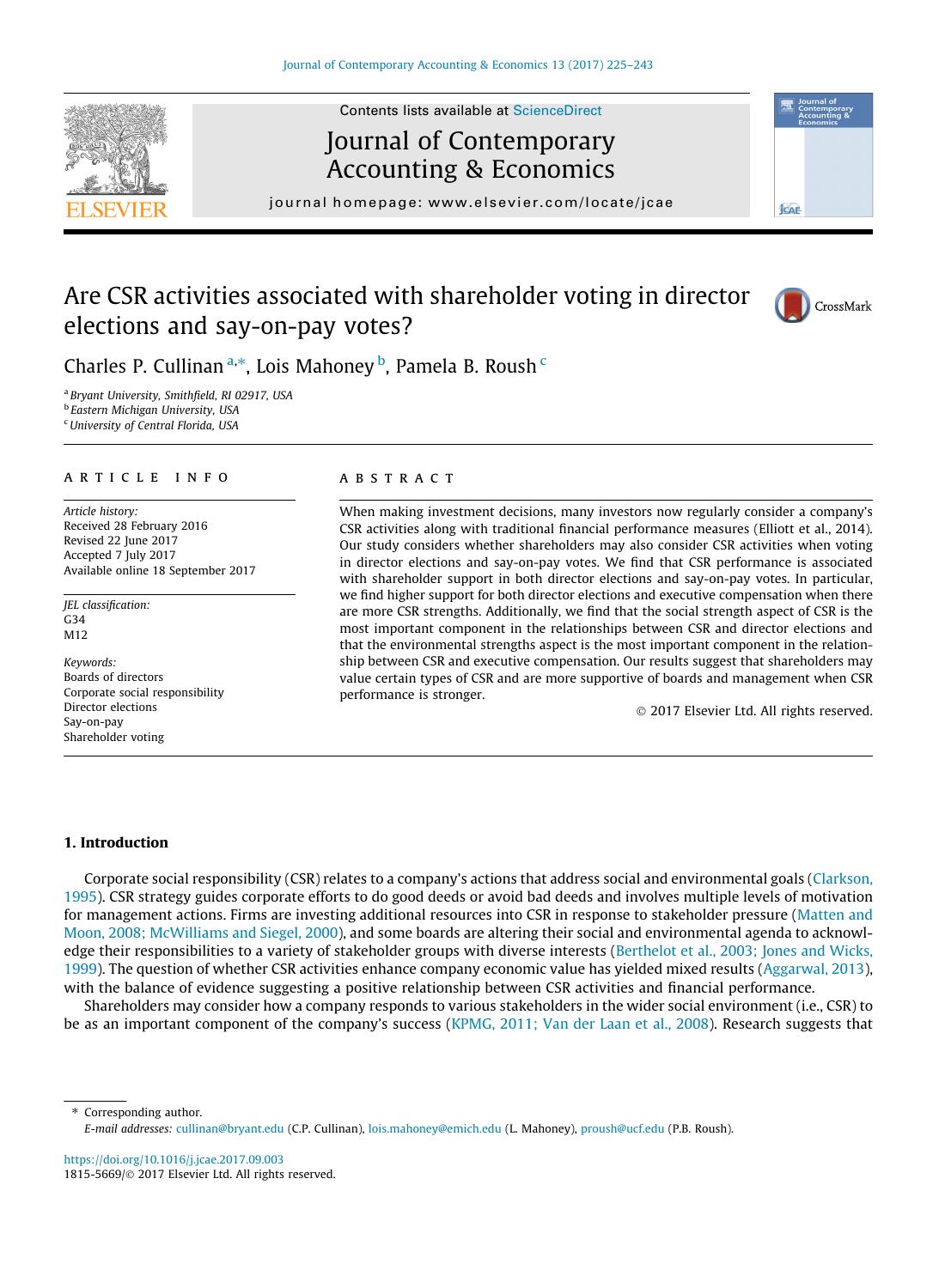investors have begun to incorporate CSR performance, along with the traditional financial performance measures, into their investment decisions ([Clarkson, 1995; Griffin and Mahon, 1997; Hillman and Keim, 2001; Elliott et al., 2014](#page-18-0)).<sup>1</sup> We expand on the line of investor decision research by considering whether CSR performance may influence shareholder voting decisions for director nominees and management compensation at annual shareholder meetings.<sup>2</sup> [Yermack \(2010\)](#page-19-0) notes that "... shareholders use voting as a channel of communication with boards of directors" ([Yermack, 2010,](#page-19-0) p. 2.1). Such voting could therefore communicate shareholders' preferences regarding companies' CSR performance.

Shareholders may view CSR activities positively because they increase financial performance (e.g., [Guenster et al., 2011](#page-18-0)) and/or because the shareholders prefer companies with stronger CSR performance ([Mackey et al., 2007](#page-19-0)). Shareholders may also view CSR investments as an appropriate use of resources to reduce the free cash flow problem ([Jensen, 1986\)](#page-18-0) of managers misallocating resources to benefit managers, rather than shareholders. Shareholders may, therefore, be more supportive of boards and/or management that have made decisions to engage in CSR activities. Alternatively, if shareholders view CSR activities as harmful to the organization or a distraction from the organization's core objectives (e.g., [Friedman, 1970\)](#page-18-0), they may be less supportive of boards and management when companies have stronger CSR performance.

We examine prior-year CSR performance as a possible factor influencing shareholder voting.<sup>3</sup> We consider two different types of shareholders votes. First, we assess voting for director candidates who are nominated by the current board of directors,<sup>4</sup> as boards play a material role in setting a company's CSR strategy [\(Post et al., 2011](#page-19-0)). Second, using say-on-pay votes, we consider shareholder support for the level and nature of executive compensation, which can be related to CSR performance ([Callan](#page-18-0) [and Thomas, 2010; Mahoney and Thorne, 2006\)](#page-18-0).

For both director and say-on-pay voting, we find evidence that CSR strengths are positively associated with shareholder support for both director nominees and for executive compensation. In particular, we find that the social strengths component of CSR strengths has the strongest positive association with director voting, while the environmental strengths component of CSR strengths has the strongly positive association with say-on-pay voting. We find no association between CSR concerns and shareholder support for directors or say-on-pay. Overall, these results indicate that shareholders may view CSR performance favorably and may be more supportive of boards and management when a company has stronger CSR performance.

This article is organized as follows: the next sections provide an overview of the literature and the study's research questions followed by a discussion of the research methods used. We then present the results of our analyses and the final section contains our summary and implications.

# 2. Background literature and hypotheses

CSR research has traditionally considered two broad perspectives [\(Moser and Martin, 2012](#page-19-0)). The first perspective reasons that companies should engage in CSR activities only when doing so maximizes shareholder value ([Friedman, 1970;](#page-18-0) [Dhaliwal et al., 2011](#page-18-0)). Previous research examining whether CSR activities enhance company value/performance has produced mixed results ([Aggarwal, 2013\)](#page-18-0), with the balance of research favoring a positive relationship between CSR activities and company value/performance.<sup>5</sup> Researchers have measured company value or performance based on (a) cross-sectional market measures, such as Tobin's Q (e.g., [Nakao et al., 2007; King and Lenox, 2001; Guenster et al., 2011\)](#page-19-0), (b) market movements, including market reactions to CSR disclosures (e.g., [Arya and Zhang, 2009; Griffin and Sun, 2013; Lee et al., 2015](#page-18-0)), and (c) accounting-based measurements, such as ROA (e.g., [Guenster et al., 2011](#page-18-0)). Research also indicates that financial analysts' stock recommendations have become more optimistic for companies with stronger CSR performance [\(Ioannou and Serafeim,](#page-18-0) [2015\)](#page-18-0).

The second perspective suggests that shareholders may value CSR activities even if such activities do not lead to stronger financial performance. [Mackey et al. \(2007\)](#page-19-0), note that even if CSR activities harm company financial performance, shareholders could view such CSR activities positively and they suggest that:

...equity holders may sometimes have interests besides maximizing their wealth when they make investment decisions. Sometimes, they may want to pursue socially responsible activities, even if these activities reduce the present value of the cash flows generated by these companies (p. 820).

<sup>1</sup> Thomson Reuters Nelson estimates that 11.3% of the \$33.3 trillion in total assets under management they tracked in the U.S. markets are invested in the sustainable and responsible investing market. Compared to the 1995 tracking levels, investment in the sustainable and responsible investing market has risen 486%. This growth in the sustainable and responsible market far exceeds the 376% growth of investment in the market involving a broader universe of assets under professional management ([The Forum for Sustainable and Responsible Investments, 2012](#page-19-0)).

 $<sup>2</sup>$  Most shareholders do not actually attend the meeting to vote, but vote by mail through a proxy process. Solicitation of such votes is done through the</sup> company's proxy statement, also known as a ''14A filing" by the SEC.

 $3$  Prior-year CSR performance is the most recent information available to shareholders when voting, which typically takes place 3 to 4 months after the end of the previous year.

<sup>4</sup> For the director nomination task, boards often use a nominating committee comprised of a group of current directors.

 $5$  Financial condition/performance can be enhanced by CSR either directly (i.e., direct CSR benefits exceed direct CSR costs) or indirectly through the customer preferences for products or services produced by companies with stronger CSR performance. For example, [Lamberti and Lettieri \(2009, p. 166\),](#page-19-0) note that positive CSR performance can reduce ''stakeholders' [e.g., customers'] uncertainty regarding products and firms' behavior ... and win their trust."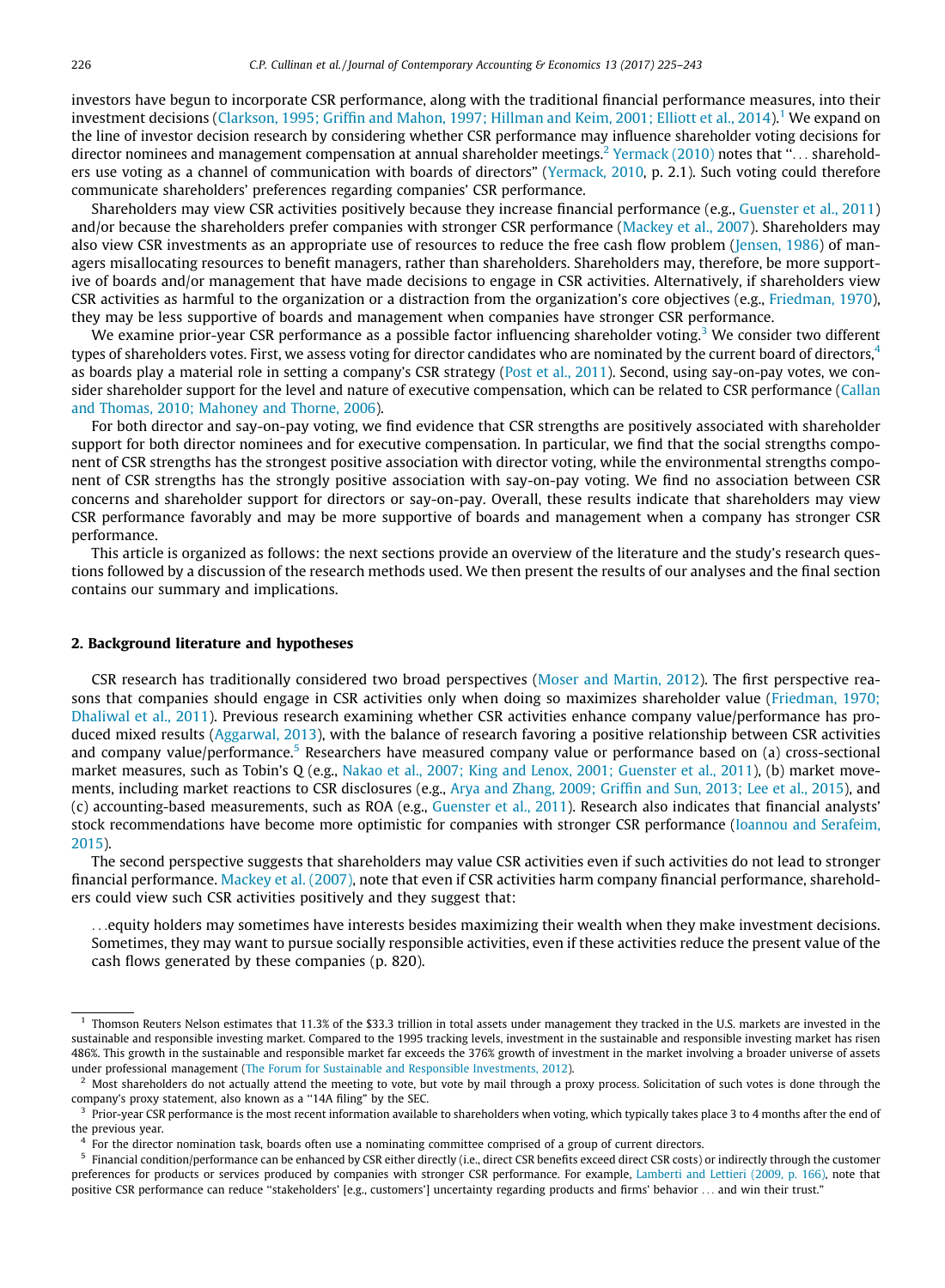[Cohen et al. \(2011\)](#page-18-0) show that retail investors consider CSR information in their investment decision making. Additionally, these same investors view CSR information obtained from third-party sources to be more reliable than information obtained directly from the company ([Cohen et al., 2011](#page-18-0)). [Brown-Liburd et al. \(2012\)](#page-18-0) also suggest that investor reactions to CSR information are conditional. Their results show stronger investor reactions are associated with higher overall CSR levels and with third party assurance of the CSR information, especially for audited CSR information. [Elliott et al. \(2014\)](#page-18-0) find that investors react to CSR performance by assigning higher values to companies with better CSR performance and they note that investors may ''... unintentionally use their affective reactions to CSR performance in estimating fundamental value" (p. 215).

Decisions to engage in voluntary CSR activities are typically made by the board of directors and/or top management. Consistent with this decision-making authority, research indicates that CSR is associated with board of director characteristics (e.g., [Jo and Harjoto, 2012; Post et al., 2011\)](#page-18-0) and with CEO characteristics (e.g., [Chin et al., 2013\)](#page-18-0).

While dissident shareholders sometimes initiate proposals to change a company's CSR practices, these proposals gener-ally receive less than enthusiastic support from other shareholders<sup>6</sup> (e.g., [Michelon and Rodrigue, 2015\)](#page-19-0). The lack of support for these shareholder-initiated CSR proposals may be because these proposals are submitted by activist shareholders who target certain types of CSR activities that the board and management may consider inappropriate for the organization. In contrast, CSR activities that have been undertaken by the board and management may be perceived to be more in accord with the firm's efforts to build legitimacy with shareholders.

Because legitimacy exists when shareholder value systems are congruent with the company's [\(Lindblom, 1994\)](#page-19-0), shareholders may perceive the directors and managers of companies with good CSR performance to be more ethical and legitimate. Shareholders may also anticipate fewer agency problems among companies with stronger CSR performance ([Shankman, 1999\)](#page-19-0). For example, shareholders may see CSR activities as an appropriate use of the company's cash flow, and this may reduce shareholder concerns about managerial misuse of corporate resources (i.e., the free cash flow problem identified by [Jensen, 1986\)](#page-18-0).

Thus, good CSR performance may increase shareholder trust in management and suggest fewer agency problems. In this view, investors may prefer companies that consider a broader class of stakeholders through their CSR activities and this preference may influence their voting in support of director nominees and managerial compensation (through say-on-pay votes).

To summarize, CSR activities may be associated with the company financial performance and/or investors may value CSR regardless of CSR's effect on the company's financial outcomes. CSR decisions are made by company boards of directors and top management. If investors value CSR activities, they may perceive that companies with strong CSR have better and more ethical managers, and therefore voice their support in director elections and say-on pay votes.

#### 2.1. Director elections

Shareholders have long been able to vote on the directors who sit on company boards [\(Yermack, 2010\)](#page-19-0). The level of shareholder support for directors can be considered a way for shareholders to communicate with boards [\(Yermack, 2010\)](#page-19-0), as well as ''to voice their pleasure or displeasure with firms" [\(Hillman et al., 2011, p. 675\)](#page-18-0), and to hold ''directors accountable" ([Brochet and Srinivasan, 2014, p. 431](#page-18-0)). Shareholder votes on director elections can also be viewed as ''informative polls of investor perceptions regarding board performance" ([Fischer et al., 2009](#page-18-0)). Consistent with the shareholder voice rationale, research suggests that boards are sensitive to the level of shareholder support for their election. Studies show that the level of support for directors can influence corporate actions such as changes in governance and decisions about the CEO (e.g., [Cai](#page-18-0) [et al., 2009; Fischer et al., 2009\)](#page-18-0).

The board election process typically involves current board members proposing directors (often including themselves) for election or re-election. Research shows that shareholder support for director nominees is positively related to the company's financial performance [\(Cai et al., 2009\)](#page-18-0), which is consistent with shareholders' voicing approval for better financial performance. We suggest that investors may value CSR performance in addition to financial performance. Even if the stock price is not favorably affected, investors may view CSR activities as having other intrinsic value beside wealth maximization ([Mackey et al., 2007\)](#page-19-0). If investors perceive that CSR activities add value to the company and/or if a company already has strong CSR performance, investors may be more supportive of the board's director nominees as the shareholders' value systems are congruent with the company's; as a result, shareholders perceive that fewer agency problems may exist. Thus, if investors value CSR (for whatever reason), then they would be expected to be more supportive of the director nominees of companies with stronger CSR performance. This gives rise to our first hypothesis:

H1: CSR performance is positively correlated with shareholder voting support for directors.

#### 2.2. Say-on-pay votes

U.S. securities laws give a company's shareholders the right to vote on top management's remuneration. Specifically, the Dodd-Frank Act of 2010 requires publicly-traded companies to have a ''resolution subject to shareholder vote to approve the

<sup>6</sup> Average shareholder support was 10.79% for the period from 2002 to 2004 [\(Thomas and Cotter, 2007](#page-19-0); [Table 2](#page-8-0)) and then rose further from14% to 18% during the period 2008–2010 [\(Rutherford and Huennekens, 2013\)](#page-19-0).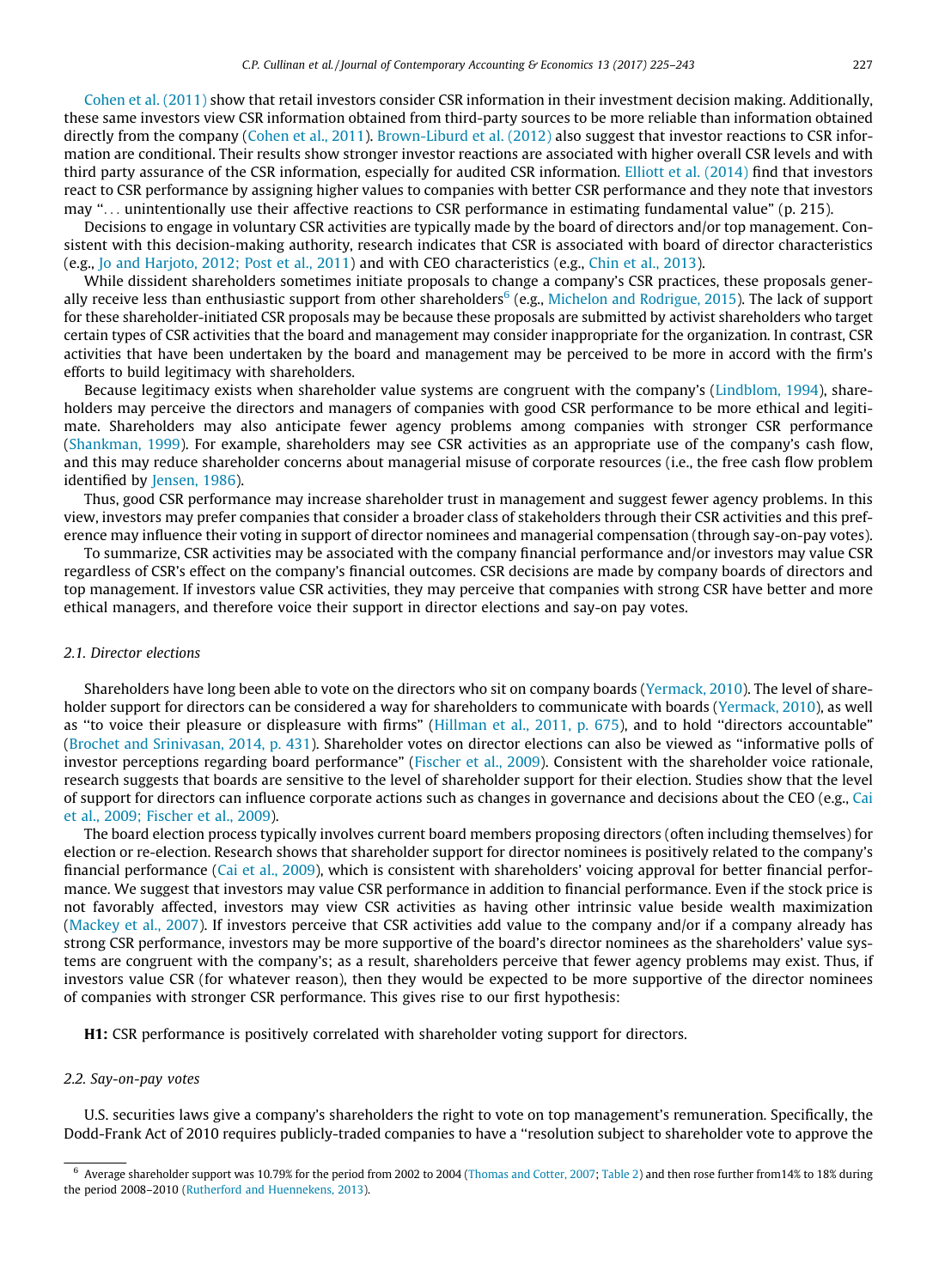| Table 1 |                        |  |
|---------|------------------------|--|
|         | Data gathering process |  |

|                                                                                                                                                                                                                                                                                                    | Director voting<br>sample                  | Number of company observations<br>for director voting sample | Say-on-pay sample            |
|----------------------------------------------------------------------------------------------------------------------------------------------------------------------------------------------------------------------------------------------------------------------------------------------------|--------------------------------------------|--------------------------------------------------------------|------------------------------|
| Observations available from ISS database                                                                                                                                                                                                                                                           | 44.885                                     | 7.136                                                        | 5.953                        |
| Less<br>CSR data not available<br>CEO compensation data not available<br>Other control variables not available<br>Observations included in main analyses<br>Less: Detailed director data not available<br>Observations included in analysis of voting for<br>executive and non-executive directors | 11.979<br>5958<br>26.948<br>8241<br>18.707 | 2.322<br>896<br>3.918                                        | 1.606<br>864<br>790<br>2.693 |

compensation of executives." SEC rules implementing the act's provisions ''require issuers... to provide a separate share-holder advisory vote in proxy statements to approve the compensation of their named executive officers" ([SEC, 2011](#page-19-0),  $\P$  II  $(A)(1)(b)$ ). These votes, known as say-on-pay votes, ask the shareholders to approve the compensation of the CEO, CFO and the next three most-highly compensated executive officers.<sup>7</sup>

Given the recent introduction of the say-on-pay voting requirements, the literature on say-on-pay votes (e.g., [Kraus et al.,](#page-19-0) [2014; Brunarski et al., 2015\)](#page-19-0) is fairly limited and focuses mainly on the outcomes (rather than antecedents) of say-on-pay votes. However, there is literature from the United Kingdom (e.g., [Ferri and Maber, 2013; Gregory-Smith et al., 2014](#page-18-0)) where shareholders have been voting on say-on-pay since 2002 and from Australia where shareholders have been voting on remuneration reports since 2004 ([Clarkson, et al., 2011; Monem and Ng, 2013](#page-18-0)). Other research has also been conducted on U.S. stockholders' voting on adoption of new compensation plans for management (e.g., [Balachandran et al., 2012; Morgan et al.,](#page-18-0)  $2006$ ).<sup>8</sup>

Research generally indicates that shareholder support for executive compensation is related to the company's financial performance (e.g., [Morgan et al., 2006; Kraus et al., 2014](#page-19-0)). Consistent with these findings, Institutional Shareholder Services (ISS), a company that advises institutional investors on how to vote on say-on-pay proposals, explicitly states that one of the factors it considers when making voting recommendations is ''strong or satisfactory alignment between compensation and performance over a sustained period" [\(ISS, 2013, p. 39](#page-18-0)).

Consistent with our expectation of H1 (regarding the relationship between CSR and director voting), if investors value CSR activities, we expect the investors to be more supportive of managers when companies engage in CSR activities as the investors consider the managers to be more ethical and thus anticipate fewer agency problems. This support for management could make shareholders more supportive of management's compensation, as reflected in say-on-pay votes. This gives rise to our second hypothesis:

H2: CSR performance is positively correlated with shareholder voting support for executive compensation.

# 3. Research methods

# 3.1. Data

The study's initial sample consisted of 44,885 director elections at 7,136 companies and 5,953 say-on-pay votes<sup>9</sup> from 2013 through 2015 obtained from the Institional Shareholder Services (ISS) Voting Analytics database. Information on the independent variable of CSR performance for 2012 through 2014 came from the MSCI Corporate Social Responsibility database. We use prior-year CSR scores because this is the most current information available to shareholders voting during proxy season, typically March to April. Information on all control variables, except ISS voting recommendations, was obtained from the Factset database. The ISS voting recommendations were obtained from the ISS voting database. Due to missing independent and control variables, the final sample size for our main analysis consisted of 26,948 director elections at 3918 companies and 2693 say-onpay votes. To further analyze voting on executive and non-executive director elections, we reduced our sample size to 18,707 observations because information on individual executive and non-executive director elections was not available for 8241 director elections. Table 1 summarizes our data gathering process and the determination of the number of observations used in our analyses.

 $<sup>7</sup>$  An example of the wording of a say-on-pay vote: "To approve, on an advisory basis, named executive officer compensation" (from Consolidated Edison</sup> Annual Shareholder meeting, May 20, 2013).

There is also a body of literature assessing whether the level of shareholder support for executive compensation plans influences future compensation. [Ferri](#page-18-0) [and Maber \(2013\), Ng, et al. \(2011\) and Gregory-Smith et al. \(2014\)](#page-18-0) find evidence that lower levels of shareholder support are associated with subsequent changes to compensation plans, although [Armstrong et al. \(2013\)](#page-18-0) find no association between the level of shareholder support and post-vote compensation.  $9$  Our data collection period began in 2013 because this was the first year in which say-on-pay votes were required for all SEC registrants.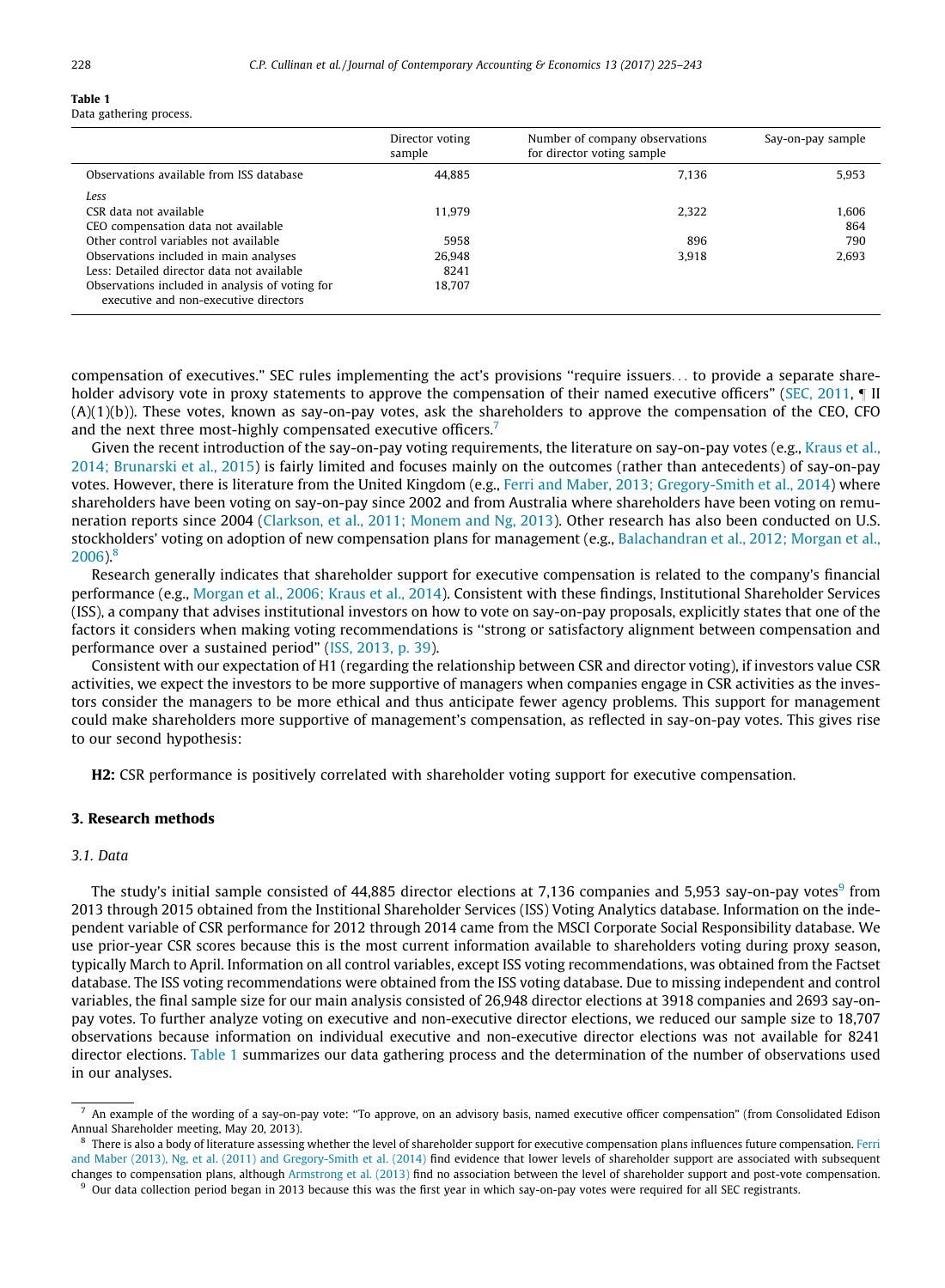# 3.2. Variables and measurement

#### 3.2.1. Dependent variables

The main dependent variables in our study are the level of voting support for director elections and say-on-pay votes. Consistent with [Thomas and Cotter \(2007\),](#page-19-0) we compute the percentage of votes cast in favor of each proposal as follows:

Number of "yes" votes cast Total votes cast

Voting support for director elections is computed in two different ways. First we use the percentage of votes cast in favor of each individual director. Second, consistent with [Cai et al. \(2009\),](#page-18-0) we compute the mean % of votes in favor of all directors by company per year, resulting in one observation per company per year. Although shareholders vote for each director separately, using company-wide voting means may also be appropriate because CSR activities are company-level activities. To compute voting support for say-on-pay elections, we use the number of votes cast in favor of executive compensation as a percentage of total votes cast. Stockholders vote on the compensation of the five named executive officers together, not individually, resulting in one vote per company per year of shareholder support for executive compensation.<sup>10</sup>

#### 3.2.2. Main independent variables

The main independent variables in our study are based on companies' CSR performance. Consistent with other research ([Flammers, 2013; Mahoney and Thorne, 2005; Roush et al., 2012\)](#page-18-0), information on CSR performance came from the MSCI ESG STATS CSR database (formerly known as KLD). The STATS database has been recognized as the best information available for researchers studying CSR in the U.S. [\(Hillman and Keim, 2001](#page-18-0)) and provides an objective, uniform and systematic assessment of the environmental, social and governance behavior of companies since 1991 ([Graves and Waddock, 1994; Wood and](#page-18-0) [Jones, 1995](#page-18-0)).

The STATS database consists of ratings for U.S. companies across three main components: environmental, social, and governance.<sup>11</sup> The social component includes evaluations of CSR strengths and concerns on community, human rights, employee relations, diversity and customer issues. The environmental component includes evaluations of CSR strengths and concerns on such issues as pollution, emissions, climate change and clean energy. The governance component includes evaluations of CSR strengths and concerns on issues of reporting quality, public policy, governance structures and other governance controversies. Each of these components is made up of several indicators that are assigned a strength rating and a concern rating.12 Strengths represent positive aspects of CSR, such as a reputation for notably strong pollution prevention programs. Concerns represent negative aspects of CSR, such as a company's liability for hazardous waste sites. While the MSCI strengths and concerns may not perfectly measure CSR performance, they are a main source of information available to the investment community and may influence investor perceptions of company CSR performance.

Following previous research ([Johnson and Greening, 1999; Mahoney and Thorne, 2005; Roush et al., 2012\)](#page-19-0), we use two measures of CSR performances to consider the relationships of CSR performance to the extent of shareholder support for the director elections and executive compensation. The measures of CSR strengths and CSR concerns scores are operationalized as a company's positive CSR performance and negative CSR performance, respectively. The sum of the strengths ratings for each indicator represents the CSR strengths score while the sum of the concern ratings for each indicator represents the CSR concerns score. We use prior-year CSR performance (2012 through 2014 CSR scores) because the prior-year scores were the most current information available to shareholders voting during the proxy voting season.

#### 3.2.3. Control variables

Besides CSR, a variety of other factors could be related to shareholder voting for directors and executive pay [\(Cai et al.,](#page-18-0) [2009; Griffin and Sun, 2013\)](#page-18-0). To control for these other factors, we include a variety of variables in our models of shareholder voting on director elections and on say-on-pay votes.<sup>13</sup> These control variables include:

<sup>&</sup>lt;sup>10</sup> In 18 instances in our sample, there were two say-on-pay votes during the same year. When there was more than one say-on-pay vote for a single company in a given year, we use the mean of these votes in the models we present.

<sup>&</sup>lt;sup>11</sup> For each of these categories, MSCI investigates a range of sources to determine an indicator rating. MSCI analysts examine company documents, including various SEC filings, annual reports, and proxy statements. They also consider the company's health and safety policy, environmental policy, and code of business conduct as well as interviewing important stakeholder groups, such as executives, union representatives, community and organizational groups. In addition, MSCI analysts track hundreds of publications and major newspapers across the country through on-line, and subscription services including material from government, labor, industry, and not-for-profit organizations.

 $12$  Separate consideration of good news and bad news approach is also consistent with [Kraus et al. \(2014\)](#page-19-0) who find that shareholder support for executive pay is more strongly associated with losses than with profits. Similarly, the relationship between concerns and shareholder support for executive pay may differ from the relationship between strengths and shareholder support for executive pay.

<sup>&</sup>lt;sup>13</sup> Consistent with CSR measures, the control variables are for the year before the proxy voting because these data will be the most recent available when voting occurs.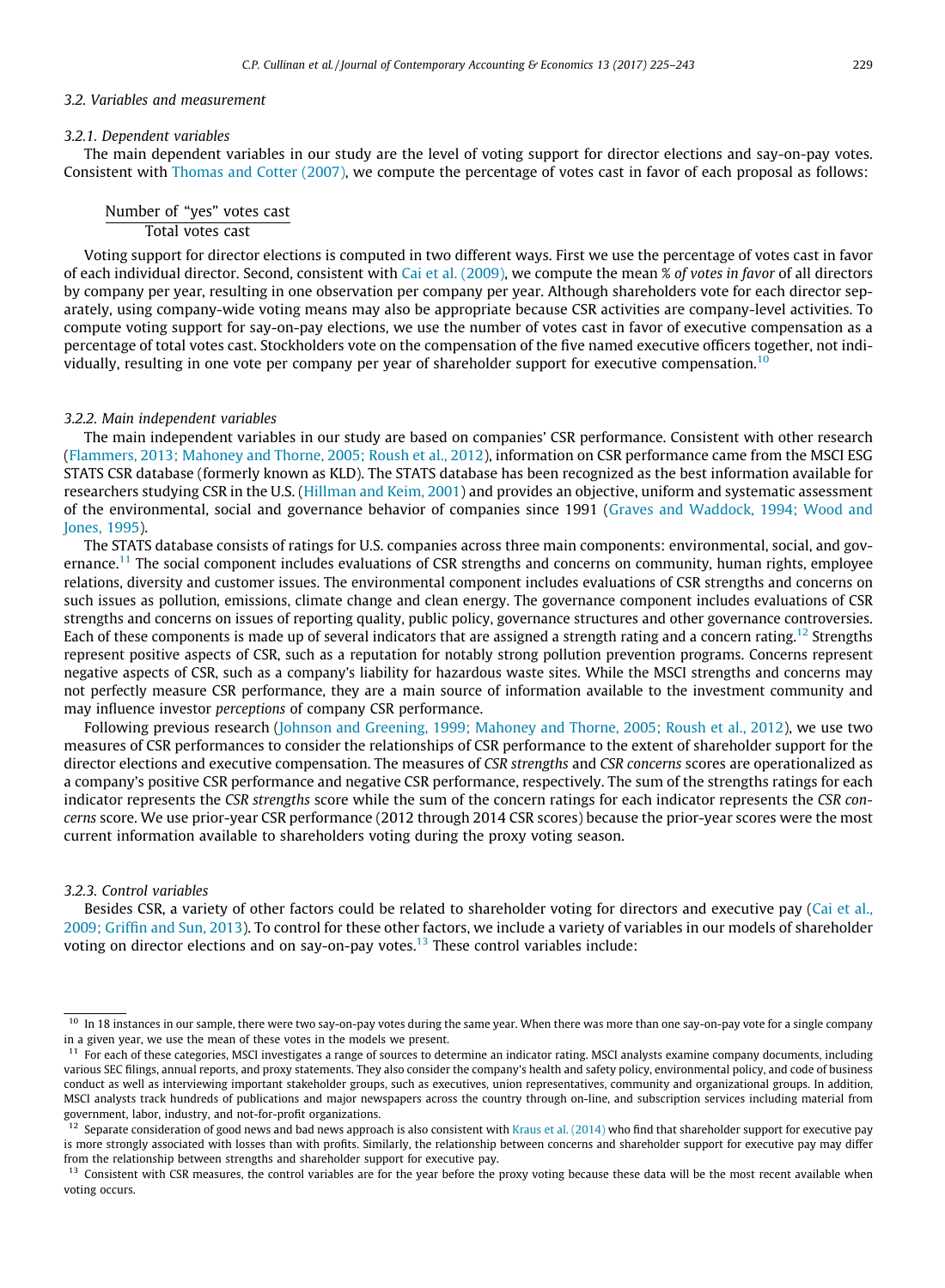ISS recommendation residual. Favorable recommendations by third-party voting advisory services, such as ISS, may influence shareholder voting ([Black, 1998\)](#page-18-0). Consistent with [Cai et al., \(2009\)](#page-18-0) we include the residual from a regression model in which the ISS recommendation is the dependent variable.<sup>14</sup>

#### 3.2.4. Total assets

As larger companies may face greater scrutiny from investors and financial intermediaries ([Burke et al., 1986\)](#page-18-0), and since such scrutiny could potentially influence the level of shareholder support, we control for size by including the Total assets of the company [\(Cai et al., 2009\)](#page-18-0).

# 3.2.5. Company performance measures

ROA and Sales growth are two measures of financial performance drawn from the companies' financial statements [\(Cochran and Wood, 1984](#page-18-0)). Stronger ROA and year-to-year percentage sales growth suggest better performance by the board and management, which may lead to greater voting support from shareholders. The market return on a company's stock is a market-based measure of financial performance. Stronger Two-year return may indicate better board and management performance, yielding enhanced support for the board and management in shareholder voting ([Griffin and Sun, 2013](#page-18-0)). Beta measures the volatility of the company's stock and is a measure of the risk associated with the company. Depending on investors' preferences, the level of risk may influence the level of shareholder support for the directors and/or executive pay.

# 3.2.6. Board characteristics

Board characteristics may influence proxy voting ([Cai et al., 2009](#page-18-0)). We include Board size, based on the total number of directors on the board. Additionally, some companies have a classified/staggered board, on which directors serve for more than one year (typically three years). Classified boards limit the ability of shareholders to remove directors in a timely fash-ion, and may dampen shareholder voting support for directors [\(Cai et al., 2009](#page-18-0)). We include a Classified board dummy variable, which takes the value of 1 if the company has a classified board and 0 otherwise. Finally, external directors may be more likely to protect shareholders' interests than related directors ([Fama and Jensen, 1983](#page-18-0)). Therefore, shareholders may be more supportive of director nominees when there are a larger percentage of external directors on the board. We include the % of external directors as a control variable.

# 3.2.7. Takeover score

Some companies have takeover defenses that may serve to entrench management and the board against possible takeovers [\(Bebchuk and Hart, 2001\)](#page-18-0). Such tactics may limit shareholders' ability to influence the company and cause them to be less supportive of the board and/or management. Thus we use the Factset ''Bullet Proof" rating score as a measure of Anti-takeover score.

# 3.2.8. Share ownership

Institutional investors may be more or less supportive of the current board depending on their perceptions of the board's performance [\(Cai et al., 2009\)](#page-18-0). Given institutional investors' fiduciary responsibilities, and their typically large level of holdings, they are expected to be knowledgeable participants in the shareholder voting process. We include two variables for institutional ownership: the  $\mathscr X$  of shares held by non-mutual fund institutional investors and the  $\mathscr X$  of shares held by mutual funds, as these two groups' objectives and preferences may differ. We also include the % of shares held by insiders (i.e., the directors and officers).

# 3.2.9. Voting mechanisms

We include control variables to measure whether there has been a vote-no campaign against a director and whether directors must obtain a yes vote from at least a majority of the shares. We further consider whether the company has different classes of stock with different voting rights. We include dummy variables of 1 if the company had a ''vote no" campaign, if directors had to obtain a yes votes from a majority of the shares, and if the company had different classes of stock, and 0 otherwise for the control variables of Vote no dummy, Majority vote dummy, and Unequal voting rights dummy, respectively. These data were obtained from the ISS database.

# 3.2.10. Total CEO compensation

In our model of shareholder voting on say-on-pay,<sup>15</sup> we also include the total CEO compensation as shareholders may be less supportive of higher executive pay ([Ferri and Maber, 2013](#page-18-0)).

<sup>&</sup>lt;sup>14</sup> ISS has four categories of recommendation: "For," "Withhold," "Against," and "Do Not Vote." We created a dummy variable based on whether the recommendation was ''for" or some other category. The model of the ISS recommendation in the say-on-pay models only is: ISS recommendation = f (total CSR strengths, total CSR concerns, company size, beta, classified board, % of external directors, institutional ownership, insider ownership, takeover score, sales growth, ROA, market return, and CEO compensation (in the say-on-pay model only)).

<sup>&</sup>lt;sup>15</sup> In untabulated analyses, the CEO compensation variable was not significant in the director voting models. Due to missing data, inclusion of the CEO compensation variable would have resulted in a material loss in the number of observations, so we chose to present the more parsimonious director voting model without the CEO compensation variable.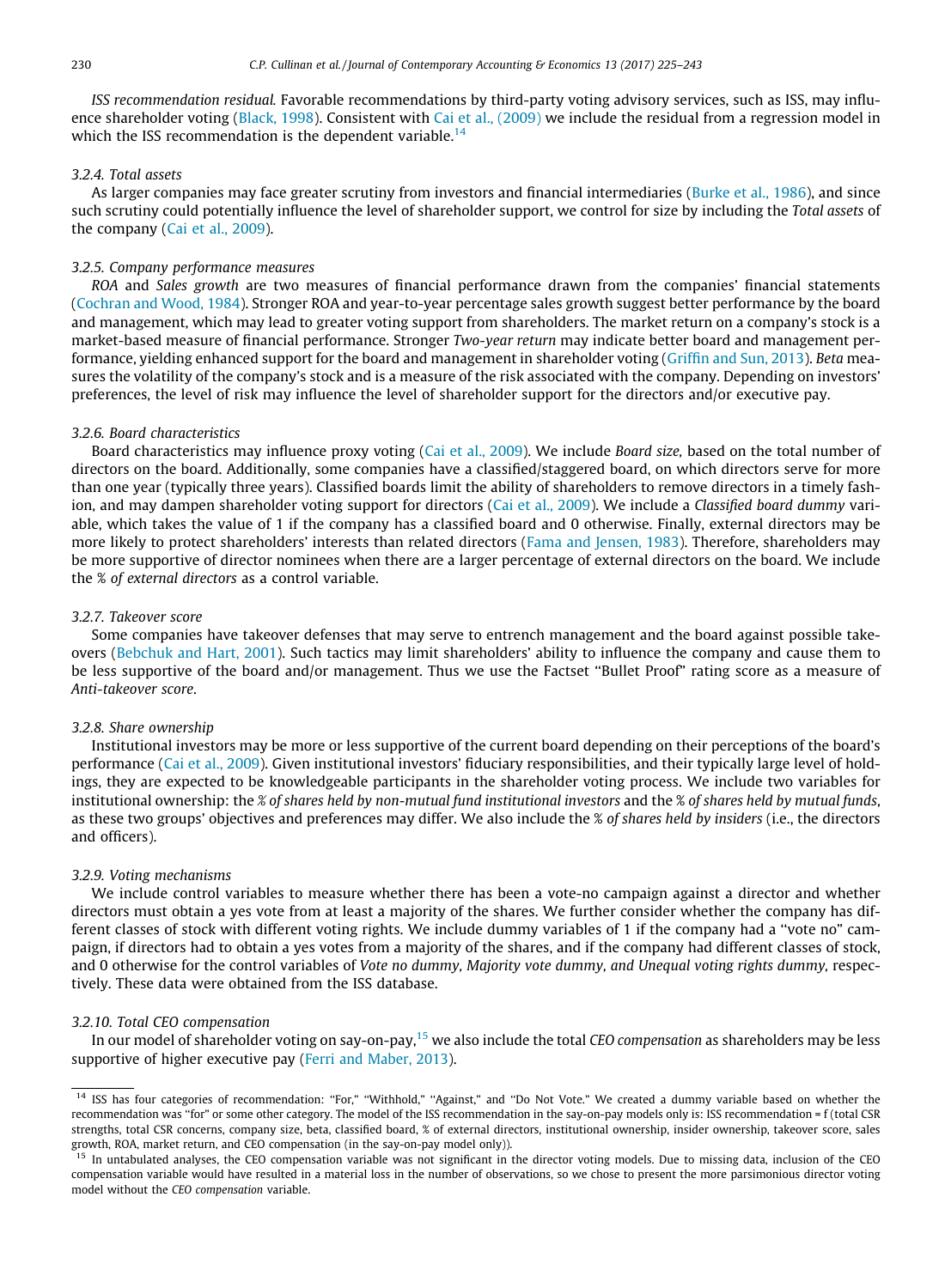Industry and year fixed effects. We also include industry fixed effects (based on SIC codes) in all of our models to control for possible voting differences among industries [\(Cai, et al., 2009](#page-18-0)) and we include year fixed effects to control for possible changes in overall voting support over time.

# 3.3. Analyses

Hypothesis 1 posits a relationship between CSR performance and shareholder voting support for directors. We test H1 using two OLS regression models with the % of votes in favor of each director as the dependent variable and the % of vote in favor of mean directors by company and by year as the dependent variable. We include CSR strengths and CSR concerns as independent variables along with the control variables. Hypothesis 2 addresses whether there is a relationship between CSR performance and shareholder support for executive compensation. To test H2, we run the same OLS regression model used to test H1 except that the dependent variable is the % of votes in favor of say-on-pay, and we add an additional control variable of CEO compensation. As both CSR activity and shareholder voting for each firm are correlated across observations in our sample, we cluster the regression standard errors on firm level for all OLS regression models in accordance with [Petersen](#page-19-0) [\(2009\).](#page-19-0)

# 4. Results

# 4.1. CSR performance and shareholder voting support for directors

#### 4.1.1. Descriptive statistics

[Table 2](#page-8-0) presents the descriptive statistics for the director election and say-on-pay results. Based on mean director votes by company, shareholders voted 95.5% in favor of the board-nominated director nominees. This is consistent with [Cai et al.](#page-18-0) [\(2009\)](#page-18-0) who found that the mean vote in favor of directors was 93.9% during the 2003 to 2005 period. A comparison of the board characteristics for our observations relative to those presented in [Cai et al. \(2009\)](#page-18-0) reveal a Board size of 8.84 in our study compared to the 9.14 found by Cai et al. The % of external directors in our study is 83.14, compared to [Cai et al.'s](#page-18-0) [\(2009\)](#page-18-0) finding of 69.85, which may suggest that boards have become more independent since the 2003 to 2005 period used in [Cai et al. \(2009\)](#page-18-0). For the say-on-pay observations, 91.7% of shares casting a vote were in favor. Mean CEO compensation was \$6,473,486.

For our main independent variables, CSR strengths and CSR concerns means are 1.661 and 0.796 respectively for the director voting observations, and 1.709 and 0.785, respectively, for the say-on-pay observations. Social strengths and Social concerns are the largest component of CSR strengths and CSR concerns with Social strengths and Social concerns averaging 1.146 and 0.604, respectively, for the director voting observations and 1.201 and 0.591, respectively, for the say-on-pay observations.

[Table 3](#page-9-0) Panel A, presents the results of the correlation matrix for the director voting model. Both of our main independent variables, CSR Strengths and CSR Concerns, are significantly positively corrected with the % of votes in favor of directors at p < 0.01 and p < 0.10, respectively. Of the components of CSR, Social CSR strengths, Environmental CSR strengths, Environmental CSR concerns and Governance CSR concerns are significantly positively related to% of votes in favor of directors. Of the control variables, ISS recommendation residual, Total assets, ROA, Sales growth, Board size,% of external directors,% of shares held by nonmutual fund institutional investors, and Majority vote dummy are significantly positively related to% of votes in favor of directors at p<0.01. The Classified board dummy, Anti-takeover score, and% of shares held by mutual funds are significantly negatively related to% of votes in favor of directors at p < 0.01.

[Table 3](#page-9-0) Panel B, presents the results of the correlation matrix for the say-on-pay voting model. CSR strengths and CSR concerns, our main independent variables, are not significantly related to the % of votes in favor of say-on-pay. Of the components of CSR, only the Governance CSR strengths variable is significantly negatively related to% of votes in favor of say-on-pay at p < 0.05. Of the control variables, ISS Recommendation Residual, ROA, Sales growth,% of shares held by mutual funds, and Unequal voting rights dummy are significantly positively related to% of votes in favor of say-on pay at p < 0.01, while Board size and% of external directors are significantly positively related at p < 0.05. The % of shares held by insiders, Vote no dummy, and CEO compensation are significantly negatively related to% of votes in favor of say-on pay at  $p < 0.01$ .

#### 4.1.2. Hypothesis 1 testing

Hypothesis 1 examines whether there is a relationship between CSR performance and shareholder support for director elections. We test H1 using two OLS regressions that examine: (1) the relationship between the % of in favor of individual directors and CSR strengths and CSR concerns, along with control variables and (2) the mean% of votes in favor of all directors (by company and year) and CSR strengths and CSR concerns, along with control variables. [Table 4](#page-12-0) shows that both models are significant at  $p < 0.01$  and have an adjusted R-squared of 0.4854 and 0.5519, respectively.<sup>16</sup> CSR strengths are significantly positively associated with shareholder support for directors in both models at  $p < 0.01$  and  $p < 0.05$ , respectively. CSR concerns,

<sup>&</sup>lt;sup>16</sup> All variance inflation factors (VIFs) for all of the models presented in our study were less than 5.5, suggesting that multi-collinearity is not a material concern.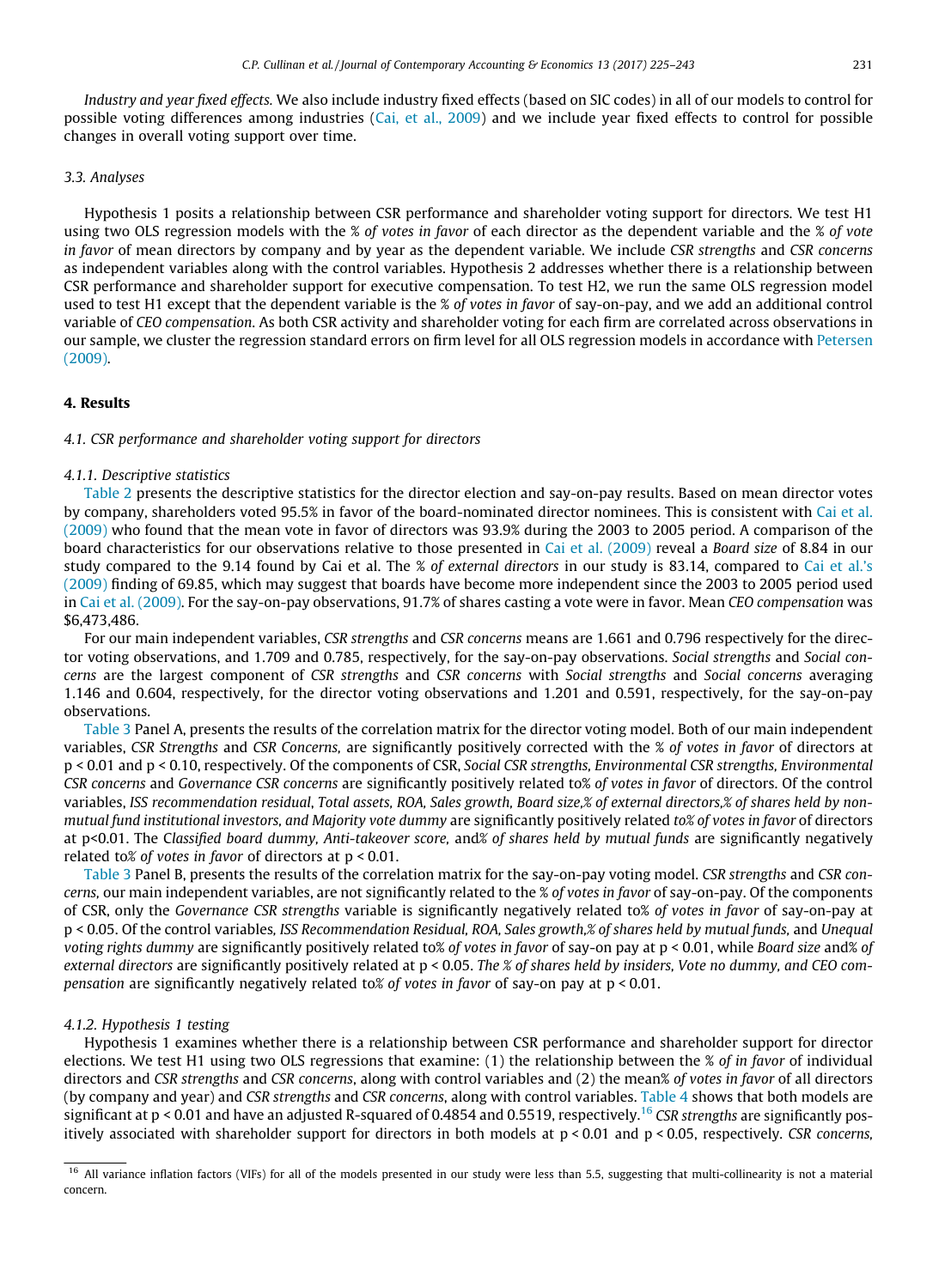<span id="page-8-0"></span>Descriptive statistics.

|                                                             |        | Director voting observations | Say-on-pay observations |                |
|-------------------------------------------------------------|--------|------------------------------|-------------------------|----------------|
| Variable                                                    | Mean   | Std. deviation               | Mean                    | Std. deviation |
| % of votes in favor                                         | 0.955  | 0.062                        | 0.917                   | 0.127          |
| CSR variables                                               |        |                              |                         |                |
| CSR strengths                                               | 1.661  | 2.543                        | 1.709                   | 2.503          |
| CSR concerns                                                | 0.796  | 1.206                        | 0.785                   | 1.102          |
| Social CSR strengths                                        | 1.146  | 1.929                        | 1.201                   | 1.948          |
| Social CSR concerns                                         | 0.604  | 0.896                        | 0.591                   | 0.808          |
| Environmental CSR strengths                                 | 0.416  | 0.890                        | 0.412                   | 0.870          |
| Environmental CSR concerns                                  | 0.118  | 0.435                        | 0.121                   | 0.450          |
| Governance CSR strengths                                    | 0.100  | 0.322                        | 0.095                   | 0.311          |
| Governance CSR concerns                                     | 0.074  | 0.294                        | 0.072                   | 0.293          |
| Control variables                                           |        |                              |                         |                |
| ISS recommendation residual                                 | 0.000  | 0.192                        | 0.005                   | 0.293          |
| Total assets                                                | 21177  | 120143                       | 21.843                  | 128,494        |
| <b>ROA</b>                                                  | 3.616  | 11.159                       | 3.856                   | 10.673         |
| Sales growth                                                | 15.864 | 263.180                      | 16.493                  | 313.138        |
| Two-year return                                             | 53.665 | 84.250                       | 52.351                  | 68.042         |
| Beta                                                        | 1.148  | 0.680                        | 1.150                   | 0.656          |
| Board size                                                  | 8.840  | 3.096                        | 8.864                   | 3.010          |
| Classified board dummy                                      | 0.323  | 0.468                        | 0.307                   | 0.462          |
| % of external directors                                     | 83.142 | 11.271                       | 83.744                  | 10.292         |
| Anti-takeover score                                         | 2.859  | 1.996                        | 2.828                   | 1.973          |
| % of shares held by non-mutual fund institutional investors | 37.655 | 11.245                       | 38.314                  | 10.390         |
| % of shares held by mutual funds                            | 43.913 | 14.282                       | 45.805                  | 13.140         |
| % of shares held by insiders                                | 8.340  | 13.318                       | 7.086                   | 11.788         |
| Vote no dummy                                               | 0.005  | 0.069                        | 0.004                   | 0.061          |
| Majority vote dummy                                         | 0.470  | 0.499                        | 0.496                   | 0.500          |
| Unequal voting rights dummy                                 | 0.071  | 0.256                        | 0.055                   | 0.228          |
| CEO compensation                                            |        |                              | 6,473,486               | 6,631,393      |
| Number of observations                                      | 3918   |                              | 2693                    |                |

though negative, are not significantly related to shareholder support for directors in either model. These results indicate that there is a relationship between CSR performance and shareholder support for directors and provides support for Hypothesis 1. In particular, shareholders are more supportive of directors when CSR strengths are high and do not appear to consider CSR concerns in their voting decisions.

The control variables of ISS recommendation residual, Board size,% of external directors,% of shares owned by non-mutual fund institutional investors,% of shares held by mutual funds,% share ownership by insiders, Majority voting and Unequal voting rights dummy are all significantly positively associated with the votes cast in favor of directors at  $p < 0.01$  in both models. Two-year return is significantly positively related to shareholder voting for directors at  $p < 0.01$  and  $p < 0.05$  in the individual director and the mean director voting models, respectively. Anti-takeover score is significantly negatively related to shareholder voting at  $p < 0.05$  and  $p < 0.01$  in the individual director and the mean director voting models, respectively.

# 4.2. CSR performance and shareholder voting support for say-on-pay

#### 4.2.1. Hypothesis 2 testing

Hypothesis 2 examines whether there is a relationship between CSR performance and shareholder support for executive compensation. We test H2 using an OLS regression that examines the relationship between% of votes cast in favor of executive compensation and CSR strengths and CSR concerns, along with control variables. [Table 4](#page-12-0) presents the results of the say-on-pay voting model which shows that the model is significant at p < 0.01 with an adjusted R-squared of 0.6555. CSR strengths are significantly positively associated with the % of votes in favor of executive compensation at  $p < 0.05$  while CSR concerns are not significant. These results indicate that there is a relationship between CSR performance and shareholder support for executive compensation and thus provide support for Hypothesis 2. In particular, shareholders are more supportive of executive compensation when CSR strengths are high and they do not appear to consider CSR concerns in their voting decision. These results suggest that shareholders of companies with better CSR performance are more likely to support management compensation.

The control variable results in the say-on-pay voting models are similar to those of the director voting models presented earlier. ISS recommendation residual, ROA, Two-year return,% of external directors,% of shares held by insiders, Majority vote dummy and Unequal voting rights dummy are significantly positively related to% of votes cast in favor of executive compensation at  $p \le 0.01$ . The control variables of Sales growth, Anti-takeover score and Vote no dummy are significantly negatively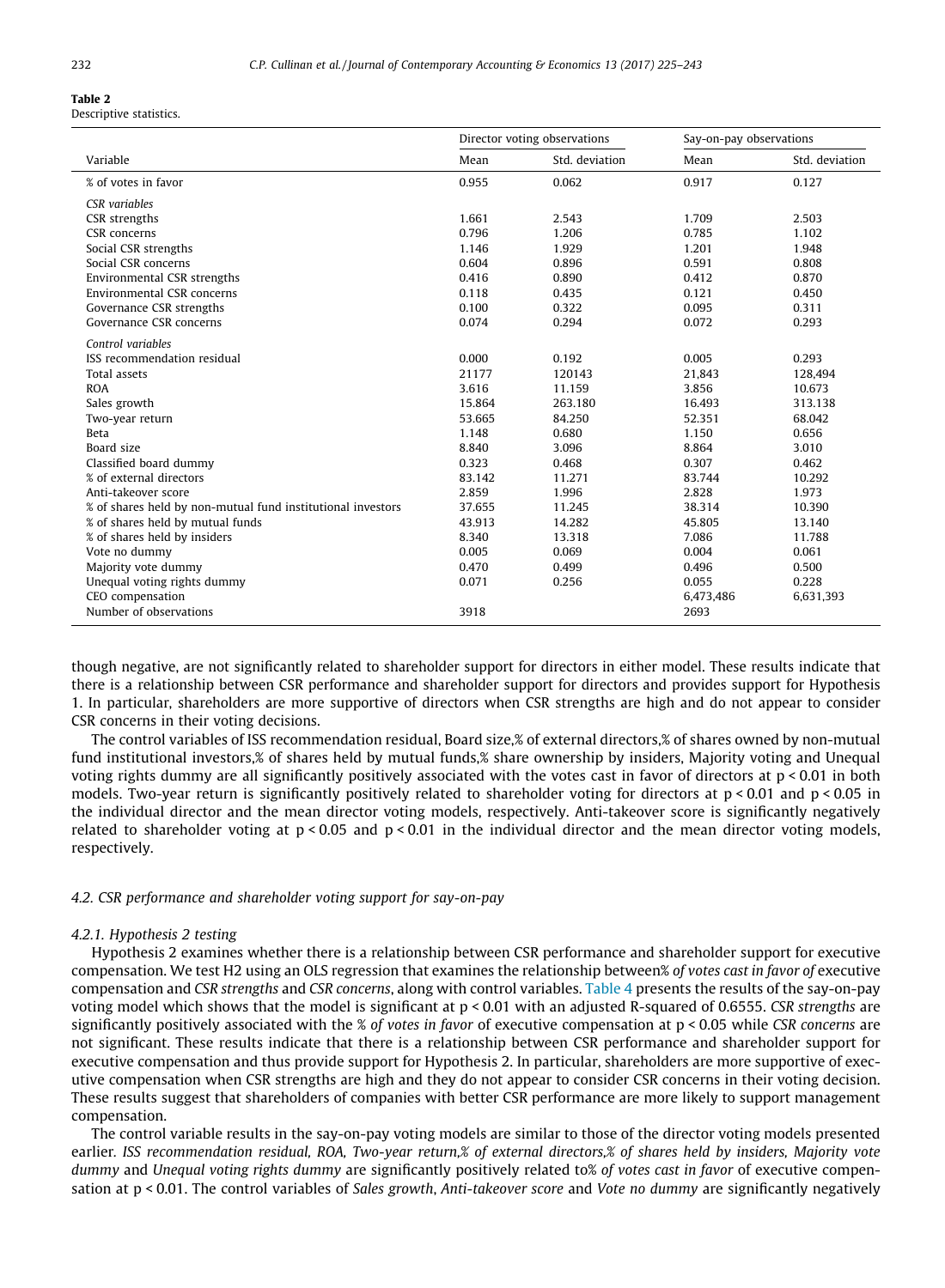<span id="page-9-0"></span>

| Table 3                                                                             | Panel A, Correlation matrix, director vote (mean by company-y                                                                                                                                                                                                                                                                                                                                                                                                                                                                                             |                                                                                                        |                                                                                                 |                                                                                                | ear) observations.                                                                |                                                                        |                                                                                    |                                                                       |                                                                   |                                                                    |                                                                  |                                                                              |                                                                      |                                                                  |
|-------------------------------------------------------------------------------------|-----------------------------------------------------------------------------------------------------------------------------------------------------------------------------------------------------------------------------------------------------------------------------------------------------------------------------------------------------------------------------------------------------------------------------------------------------------------------------------------------------------------------------------------------------------|--------------------------------------------------------------------------------------------------------|-------------------------------------------------------------------------------------------------|------------------------------------------------------------------------------------------------|-----------------------------------------------------------------------------------|------------------------------------------------------------------------|------------------------------------------------------------------------------------|-----------------------------------------------------------------------|-------------------------------------------------------------------|--------------------------------------------------------------------|------------------------------------------------------------------|------------------------------------------------------------------------------|----------------------------------------------------------------------|------------------------------------------------------------------|
|                                                                                     |                                                                                                                                                                                                                                                                                                                                                                                                                                                                                                                                                           | percent in<br>favor                                                                                    | Strengths<br>GR<br>$\sim$                                                                       | Concerns<br>CSR<br>$\infty$                                                                    | Social CSR<br>Strengths<br>$\overline{r}$                                         | Social CSR<br>Concerns<br>$\overline{5}$                               | Environment CSR<br>Strengths<br>$\circ$                                            | Environmental CSR<br>Concerns                                         | Governance_Strengths<br>$\infty$                                  |                                                                    | Governance_concer<br>$\sigma$                                    | Recommendation<br>residual<br>$\overline{1}$                                 | totassets<br>$\equiv$                                                | roa<br>$\overline{1}$                                            |
| 123456                                                                              | Director voting firm-year observation=3918<br>Social CSR Strengths<br>Social CSR Concerns<br>Environmental CSR<br>% of votes in favor<br>CSR Strengths<br>CSR Concerns                                                                                                                                                                                                                                                                                                                                                                                    | $0.090$<br>$-0.004$<br>0.095<br>0.077<br>0.027                                                         | 0.420<br>$0.301$ <sup>*</sup><br>0.942<br>1.000<br>0.721                                        | 0.900<br>1.000<br>0.372<br>0.327                                                               | 1.000<br>0.473<br>0.277                                                           | 1.000<br>0.218                                                         | 1.000                                                                              |                                                                       |                                                                   |                                                                    |                                                                  |                                                                              |                                                                      |                                                                  |
| $\sim$                                                                              | Environmental CSR<br>Strengths                                                                                                                                                                                                                                                                                                                                                                                                                                                                                                                            | 0.052                                                                                                  | $0.334$ <sup>***</sup>                                                                          | 0.579                                                                                          | 0.266                                                                             | 0.246                                                                  | $0.319$ <sup>**</sup>                                                              | 1.000                                                                 |                                                                   |                                                                    |                                                                  |                                                                              |                                                                      |                                                                  |
| $\overline{a}$<br>$\infty$<br>G                                                     | Governance CSR Strengths<br>Governance CSR Concerns<br>ISS Recommendation<br>Concerns                                                                                                                                                                                                                                                                                                                                                                                                                                                                     | $0.657$ <sup>***</sup><br>$0.002$<br>$0.045$                                                           | 0.260<br>$0.313$ <sup>**</sup><br>$-0.001$                                                      | 0.184<br>0.504<br>0.000                                                                        | $0.291$ <sup>***</sup><br>$0.134$ <sup>***</sup><br>0.003                         | $-0.009$<br>$0.117$<br>$0.279$                                         | $0.092$ <sup>***</sup><br>$0.206$<br>$0.007$                                       | $0.164$ <sup>***</sup><br>$0.146$ <sup>***</sup><br>0.016             | $-0.007$<br>$\frac{1.000}{0.157}$                                 |                                                                    | 1.000<br>0.004                                                   | 1.000                                                                        |                                                                      |                                                                  |
| $\overline{2}$<br>$\overline{1}$<br>4                                               | Iwo-year return<br>Sales growth<br>Total Assets<br>residual<br>ROA                                                                                                                                                                                                                                                                                                                                                                                                                                                                                        | $0.056$ <sup>***</sup><br>$0.043$<br>$0.041$ <sup>---</sup><br>$-0.004$                                | $-0.066$<br>$0.256$<br>$0.088$<br>$-0.024$                                                      | $-0.015$<br>$0.038$ <sup>**</sup><br>$-0.012$<br>0.309                                         | $0.242$<br>$-0.072$<br>$-0.067$                                                   | $\begin{array}{c} 0.203 \\ 0.041 \\ 0.011 \end{array}$<br>$-0.008$     | $0.157$ = 0.095<br>$-0.016$<br>$-0.019$                                            | $0.114$<br>$-0.008$<br>$-0.056$<br>$-0.010$                           | $-0.078$<br>$-0.006$<br>$0.131$ <sup>---</sup><br>0.000           |                                                                    | $0.479$<br>0.017<br>$-0.013$<br>$-0.011$                         | $0.000$<br>$0.000$<br>0.000                                                  | $-0.009$<br>$\begin{array}{c} 1.000 \\ -0.013 \\ -0.004 \end{array}$ | $1.000$<br>$0.076$<br>0.028                                      |
| $\overline{1}$<br>$\frac{6}{2}$<br>$\overline{a}$                                   | Classified board dummy<br>Board size<br>Beta                                                                                                                                                                                                                                                                                                                                                                                                                                                                                                              | $-0.143$<br>0.139<br>0.002                                                                             | $-0.216$<br>$-0.065$<br>0.230                                                                   | $-0.125$<br>$-0.025$<br>0.091                                                                  | $-0.022$<br>$-0.078$<br>0.200                                                     | $-0.017$<br>0.024                                                      | $\frac{-0.160}{0.082}$<br>$-0.036$<br>$0.184$ <sup>**</sup>                        | $\begin{array}{c}\n-0.113 \\ 0.071\n\end{array}$<br>$-0.017$<br>0.104 | $-0.055$ <sup>***</sup><br>$0.029$<br>$0.110^{***}$<br>0.055      |                                                                    | $-0.122$<br>$-0.023$<br>0.143<br>0.017                           | $-0.016$<br>$0.053$ <sup>*</sup><br>0.000                                    | $-0.096$<br>$-0.064$<br>$0.002$<br>$0.177$                           | $-0.044$<br>$-0.183$<br>0.016                                    |
| 200                                                                                 | % of shares held by non-<br>% of external directors<br>Anti-takeover score                                                                                                                                                                                                                                                                                                                                                                                                                                                                                | $-0.147$<br>0.083<br>0.154                                                                             | $-0.207$<br>$-0.020$<br>0.085                                                                   | $-0.140$<br>$-0.108$<br>$-0.023$                                                               | $\frac{-0.202}{0.070}$<br>$-0.007$                                                | $\begin{array}{c} -0.073 \\ -0.071 \\ -0.089 \\ -0.093 \end{array}$    | $-0.152$<br>$-0.036$                                                               | $-0.119$                                                              | $-0.042$<br>$-0.016$                                              |                                                                    | $-0.128$<br>-0.033                                               | $-0.001$<br>$0.000$<br>0.049                                                 | $-0.102$<br>$-0.051$                                                 | $-0.046$<br>0.153                                                |
| $\overline{z}$                                                                      | % of shares held by mutual<br>mutual funds<br>funds                                                                                                                                                                                                                                                                                                                                                                                                                                                                                                       | $-0.066$                                                                                               | $-0.152$                                                                                        | $-0.035$                                                                                       | $-0.140$                                                                          | 0.003                                                                  | $-0.115$                                                                           | $-0.062$                                                              | $-0.041$                                                          |                                                                    | $-0.061$                                                         | $-0.136$                                                                     | $-0.061$                                                             | 0.008                                                            |
| 23348                                                                               | % of shares held by insiders<br>Majority vote dummy<br>Unequal voting rights<br>Vote no dummy<br>dummy                                                                                                                                                                                                                                                                                                                                                                                                                                                    | $-0.002$<br>0.184<br>0.030                                                                             | $-0.011$<br>0.321<br>0.074<br>0.023                                                             | $0.158$<br>$0.154$<br>$-0.011$<br>0.020                                                        | 0.069<br>$0.300$ <sup>***</sup><br>$-0.012$<br>0.026                              | $\frac{-0.015}{0.142}$<br>$0.085$<br>0.034                             | $0.022$<br>$0.054$<br>0.248<br>$-0.001$                                            | $-0.029$<br>$0.135$<br>$-0.006$<br>0.074                              | $-0.035$<br>0.053<br>$-0.014$<br>0.024                            |                                                                    | $0.008$<br>$0.107$<br>0.170<br>0.022                             | $-0.067$<br>$-0.115$<br>$\frac{-0.015}{0.117}$                               | $-0.029$<br>$0.052$<br>$0.147$<br>0.033                              | $\begin{array}{c} 0.051 \\ 0.022 \\ 0.095 \\ 0.018 \end{array}.$ |
|                                                                                     |                                                                                                                                                                                                                                                                                                                                                                                                                                                                                                                                                           | $\_yrsalesgrowth$<br>$13$                                                                              | $\frac{1}{2}$ yr<br>return                                                                      | beta<br>15                                                                                     | bdsize<br>16                                                                      | $\frac{\rm{d}}{\rm{17}}$                                               | $\frac{\textrm{of\_Directions\_that\_are\_External}}{\textrm{18}}$                 | takeover<br>19                                                        | $\begin{array}{c} {\rm nonmfboldings} \\ {\rm 20} \end{array}$    | mfholdings<br>21                                                   | iideholdings<br>22                                               | MajorityVote<br>24<br>VoteNo<br>23                                           |                                                                      | UnequalVotingRights                                              |
| $\overline{1}$<br>232592<br>200<br>$\equiv$<br>$\overline{21}$<br><b>- 23456789</b> | Director voting firm-year observation=3918<br>% of shares held by non-mutual<br>ISS Recommendation residual<br>Environmental CSR Strengths<br>Environmental CSR Concerns<br>% of shares held by mutual<br>Governance CSR Strengths<br>Governance CSR Concerns<br>Classified board dummy<br>% of external directors<br>Social CSR Strengths<br>Social CSR Concerns<br>Anti-takeover score<br>% of votes in favor<br>Iwo-year return<br>CSR Strengths<br>CSR Concerns<br>Sales growth<br><b>Total Assets</b><br>Board size<br>funds<br>funds<br>Beta<br>ROA | 0.068<br>$-0.020$<br>$-0.006$<br>$-0.011$<br>$0.039$ <sup>**</sup><br>0.054<br>0.046<br>0.034<br>1.000 | $-0.051$ <sup>***</sup><br>$-0.026$<br>$-0.024$<br>$-0.001$<br>0.026<br>0.029<br>1.000<br>0.001 | $-0.045$<br>$\begin{array}{c} 0.012 \\ 0.037 \\ 0.022 \\ -0.032 \end{array}$<br>1.000<br>0.012 | $-0.058$<br>$-0.073$<br>$\frac{0.055}{0.102}$<br>1.000                            | $-0.029$<br>$-0.016$<br>0.840<br>$0.071$ <sup>---</sup><br>1.000       | $-0.155$ <sup>***</sup><br>$\begin{array}{r} 1.000 \\ -0.007 \\ 0.067 \end{array}$ | $-0.022$<br>0.020<br>1.000                                            | $-0.529$<br>1.000                                                 | 1.000                                                              |                                                                  |                                                                              |                                                                      |                                                                  |
| 23340                                                                               | Majority vote dummy<br>Unequal voting rights dummy<br>% of shares held by insiders<br>Vote no dummy                                                                                                                                                                                                                                                                                                                                                                                                                                                       | $0.080$ <sup>***</sup><br>$-0.002$<br>$-0.041$<br>0.039                                                | $-0.001$<br>$-0.029$<br>$-0.006$<br>$0.028$ <sup>*</sup>                                        | $-0.053$<br>$-0.056$<br>$0.013$<br>$0.090$ <sup>**</sup>                                       | $\begin{array}{r}\n -0.109 \\  \hline\n 0.020 \\  0.160 \\  -0.024\n \end{array}$ | $\begin{array}{c} -0.073 \\ -0.032 \\ -0.251 \\ -0.071 \\ \end{array}$ | $\begin{array}{c} 0.065 \\ -0.061 \\ 0.084 \\ -0.119 \\ \end{array}$               | $\begin{array}{r} -0.052 \\ -0.040 \\ -0.218 \\ -0.058 \end{array}$   | $\begin{array}{c} 0.248 \\ -0.029 \\ 0.117 \\ -0.051 \end{array}$ | $\begin{array}{c} -0.460 \\ -0.005 \\ -0.224 \\ 0.063 \end{array}$ | $\begin{array}{r} 1.000 \\ -0.018 \\ 0.106 \\ 0.015 \end{array}$ | $-0.128$<br>1.000<br>$\begin{array}{c} 1.000 \\ 0.023 \\ -0.005 \end{array}$ |                                                                      |                                                                  |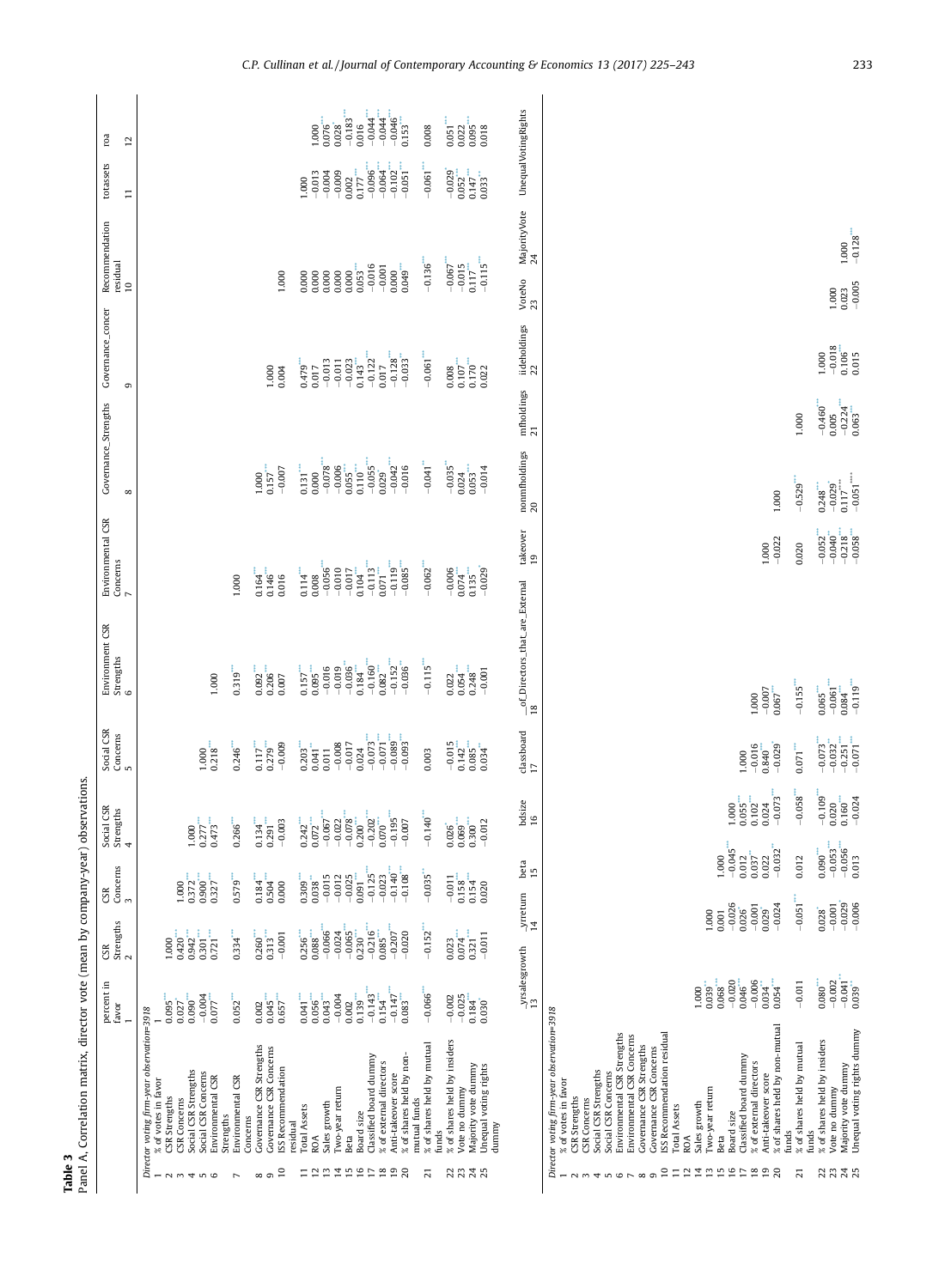| Table 3 (continued)                                                    |                                                                                 |                                 |                                                 |                                 |                        |                                                                                                                                                                                                                                                                                                             |                                    |                                    |                        |                                                |                                    |                                                          |                                               |                                 |
|------------------------------------------------------------------------|---------------------------------------------------------------------------------|---------------------------------|-------------------------------------------------|---------------------------------|------------------------|-------------------------------------------------------------------------------------------------------------------------------------------------------------------------------------------------------------------------------------------------------------------------------------------------------------|------------------------------------|------------------------------------|------------------------|------------------------------------------------|------------------------------------|----------------------------------------------------------|-----------------------------------------------|---------------------------------|
| observations<br>on-pay vote<br>matrix, say-<br>Correlation<br>Panel B, |                                                                                 | in favor<br>Percent             | Total_Strengths                                 | Total_concer                    | social_strengths       | social_concer                                                                                                                                                                                                                                                                                               | Environment_Strengths              | Environment_concer                 |                        | Governance_Strengths                           | Governance_concer                  | residiss                                                 | totassets                                     | roa                             |
|                                                                        |                                                                                 |                                 | $\sim$                                          |                                 | 4                      | S                                                                                                                                                                                                                                                                                                           | 6                                  | $\overline{ }$                     | $\infty$               |                                                | G                                  | $\overline{10}$                                          | Ξ                                             | $\overline{12}$                 |
|                                                                        | Say-on-pay firm-year observation = 2649<br>% of votes in favor<br>CSR Strengths | $-0.013$                        | 1.000                                           |                                 |                        |                                                                                                                                                                                                                                                                                                             |                                    |                                    |                        |                                                |                                    |                                                          |                                               |                                 |
| $\sim$ $\sim$<br>4                                                     | CSR Concerns<br>Social CSR                                                      | $-0.026$<br>$-0.015$            | $0.941$ <sup>**</sup><br>$0.395$ <sup>***</sup> | $0.354$ <sup>***</sup><br>1.000 | 1.000                  |                                                                                                                                                                                                                                                                                                             |                                    |                                    |                        |                                                |                                    |                                                          |                                               |                                 |
| 5                                                                      | Social CSR<br>Strengths                                                         | $-0.028$                        | 0.265                                           | 0.870                           | $0.250$ <sup>***</sup> | 1.000                                                                                                                                                                                                                                                                                                       |                                    |                                    |                        |                                                |                                    |                                                          |                                               |                                 |
| G                                                                      | Environmental<br>CSR Strengths<br>Concerns                                      | 0.013                           | $0.695$ <sup>***</sup>                          | 0.290                           | 0.439                  | 0.180                                                                                                                                                                                                                                                                                                       | 1.000                              |                                    |                        |                                                |                                    |                                                          |                                               |                                 |
|                                                                        | Environmental<br>CSR Concerns                                                   | 0.004                           | $0.323$ <sup>***</sup>                          | $0.579$ <sup>**</sup>           | $0.257$ <sup>***</sup> | $0.193$ $\cdots$                                                                                                                                                                                                                                                                                            | $0.297$ <sup>***</sup>             | 1.000                              |                        |                                                |                                    |                                                          |                                               |                                 |
| $\infty$                                                               | Governance CSR                                                                  | $-0.048$                        | 0.207                                           | $0.148$<br><br>$\cdots$         | $0.083$ <sup>***</sup> | 0.065                                                                                                                                                                                                                                                                                                       | $0.051$ <sup>---</sup>             | 0.159                              | 1.000                  |                                                |                                    |                                                          |                                               |                                 |
| G                                                                      | Governance CSR<br>Strengths<br>Concerns                                         | $-0.025$                        | 0.257                                           | $0.471$ <sup>---</sup>          | $0.247$ <sup>***</sup> | 0.218                                                                                                                                                                                                                                                                                                       | 0.139                              | $0.111$ $^{\circ\circ}$            | $0.132$ <sup>***</sup> |                                                | 1.000                              |                                                          |                                               |                                 |
| $\Xi$                                                                  | Recommendation<br>ISS                                                           | 0.748                           | $-0.001$                                        | $-0.003$                        | 0.000                  | $-0.007$                                                                                                                                                                                                                                                                                                    | 0.017                              | 0.006                              |                        | $-0.055$                                       | $-0.002$                           | 1.000                                                    |                                               |                                 |
|                                                                        | Total Assets<br>residual                                                        | $-0.029$                        | 0.245                                           | $0.319$ <sup>---</sup>          | $0.233$ <sup>***</sup> | 0.192                                                                                                                                                                                                                                                                                                       | $0.143$ <sup>***</sup>             |                                    |                        |                                                | 0.499                              |                                                          | 000                                           |                                 |
|                                                                        | <b>ROA</b>                                                                      | $0.107$ <sup>---</sup><br>0.097 | $-0.069$<br>$0.081$ <sup>***</sup>              | $-0.016$<br>0.013               | $-0.072$<br>$0.063$    | 0.018                                                                                                                                                                                                                                                                                                       | $0.092$ <sup>***</sup><br>$-0.003$ | $0.112$<br>-0.003<br>-0.064        |                        | $0.114$ <sup>114</sup><br>$-0.000$<br>$-0.097$ | $0.005 - 0.008$                    | $\begin{array}{r} -0.001 \\ 0.000 \\ -0.007 \end{array}$ | $-0.021$<br>0.003                             | $0.147$ <sup>---</sup><br>1.000 |
|                                                                        | Two-year return<br>Sales growth                                                 | $-0.005$                        | $-0.022$                                        | $-0.017$                        | $-0.020$               | $-0.014$                                                                                                                                                                                                                                                                                                    | $-0.017$                           | $-0.010$                           |                        |                                                | $-0.010$                           |                                                          | $-0.008$                                      | $0.053$                         |
| 1221992                                                                | Board size<br>Beta                                                              | $-0.034$<br>0.044               | $0.235$ <sup>***</sup><br>$-0.061$ <sup>*</sup> | $\frac{-0.005}{0.091}$          | $-0.078$<br>0.209      | 0.005<br>0.011                                                                                                                                                                                                                                                                                              | $-0.029$<br>0.183                  | $-0.025$<br>$0.116$ <sup>---</sup> | $\frac{-0.006}{0.076}$ |                                                | 0.006<br>0.136                     | $\frac{-0.001}{0.003}$                                   | $\begin{array}{c} 0.011 \\ 0.166 \end{array}$ | $-0.204$<br>0.004               |
|                                                                        | Classified board                                                                | $-0.007$                        | $-0.218$                                        | $-0.123$                        | $-0.203$               | $-0.064$                                                                                                                                                                                                                                                                                                    | $-0.147$                           | $-0.110$ <sup>---</sup>            |                        | $-0.070$                                       | $-0.115$                           | 0.001                                                    | $-0.095$                                      | $-0.041$                        |
| $^{8}$                                                                 | % of external<br>dummy                                                          | $0.041$ .                       | 0.115                                           | $0.035$ <sup>*</sup>            | $0.096$ <sup>***</sup> | $-0.026$                                                                                                                                                                                                                                                                                                    | $0.106$ <sup>---</sup>             | $0.084$ <sup>***</sup>             | 0.030                  |                                                | $0.072$ <sup>***</sup>             | 0.003                                                    | 0.013                                         | $-0.025$                        |
| $\overline{1}$                                                         | Anti-takeover<br>directors                                                      | $-0.031$                        | $-0.210$                                        | $-0.140$                        | $-0.193$               | $-0.077$                                                                                                                                                                                                                                                                                                    | $-0.150$ <sup>***</sup>            | $-0.124$                           |                        | $-0.057$                                       | $-0.124$ <sup>***</sup>            | $-0.009$                                                 | $-0.102$                                      | $-0.036$ <sup>*</sup>           |
| $\overline{c}$                                                         | % of shares held<br>by non-mutual<br>score                                      | $-0.022$                        | $-0.065$                                        | $-0.132$                        | $-0.056$               | $-0.104$                                                                                                                                                                                                                                                                                                    | $-0.060$<br>$^{\circ\bullet}$      | $-0.114$                           | $-0.008$               |                                                | $-0.034$ <sup>*</sup>              | 0.029                                                    | $-0.061$                                      | $0.133$ <sup>**</sup>           |
| 21                                                                     | % of shares held<br>funds                                                       | $0.084$ <sup>***</sup>          | $-0.144$                                        | $-0.031$                        | $-0.125$               | 0.010                                                                                                                                                                                                                                                                                                       | $-0.123$                           | $-0.055$                           | $-0.027$               |                                                | $-0.059$ .                         | $-0.005$                                                 | $-0.054$                                      | $-0.003$                        |
| 22                                                                     | by mutual funds<br>% of shares held                                             | $-0.102$                        | $-0.026$                                        | $-0.019$                        | $-0.028$               | $-0.013$                                                                                                                                                                                                                                                                                                    | 0.000                              | $-0.024$                           | $-0.039$               |                                                | 0.000                              | $-0.034$ <sup>*</sup>                                    | $-0.046$                                      | $0.059$ <sup>***</sup>          |
|                                                                        | Vote no dummy<br>by insiders                                                    | $-0.086$                        | 0.046                                           | $0.101$ <sup>**</sup>           | 0.047                  |                                                                                                                                                                                                                                                                                                             |                                    |                                    |                        |                                                |                                    |                                                          |                                               |                                 |
| 23                                                                     | Majority vote                                                                   | 0.027                           | $0.321$ <sup>***</sup>                          | $0.121$ <sup>---</sup>          | $0.294$ <sup>***</sup> | 0.069                                                                                                                                                                                                                                                                                                       | $\frac{0.027}{0.253}$              | $0.079$<br>$0.110$                 | $0.001$<br>$0.032$     |                                                | $0.068$<br>$0.148$                 | $-0.001$<br>0.002                                        | $\begin{array}{c} 0.015 \\ 0.136 \end{array}$ | $0.023$<br>$0.087$              |
| 25                                                                     | Unequal voting<br>dummy                                                         | $0.057$ <sup>---</sup>          | $-0.001$                                        | 0.028                           | 0.002                  | 0.048                                                                                                                                                                                                                                                                                                       | 0.006                              | $-0.036$                           | $-0.037$ <sup>*</sup>  |                                                | 0.029                              | 0.001                                                    | 0.070                                         | 0.012                           |
| 26                                                                     | Compensation<br>rights dummy<br><b>GBO</b>                                      | $-0.148$                        | $0.417$ <sup>***</sup>                          | 0.268'''                        | $0.380$ <sup>***</sup> | $0.171$ <sup>---</sup>                                                                                                                                                                                                                                                                                      | $0.313$ <sup>***</sup>             | 0.178                              | $0.099$ <sup>***</sup> |                                                | $0.262$ <sup>***</sup>             | $-0.002$                                                 | $0.189$ <sup>**</sup>                         | $0.078$ <sup>***</sup>          |
|                                                                        | $\frac{1}{3}$ rsalesgrowth                                                      | $J$ rreturn<br>$\overline{4}$   | beta<br>$\overline{15}$                         | board_size<br>16                | classboard<br>$17$     | $\frac{1}{18}$ $\frac{1}{18}$ $\frac{1}{18}$ $\frac{1}{18}$ $\frac{1}{18}$ $\frac{1}{18}$ $\frac{1}{18}$ $\frac{1}{18}$ $\frac{1}{18}$ $\frac{1}{18}$ $\frac{1}{18}$ $\frac{1}{18}$ $\frac{1}{18}$ $\frac{1}{18}$ $\frac{1}{18}$ $\frac{1}{18}$ $\frac{1}{18}$ $\frac{1}{18}$ $\frac{1}{18}$ $\frac{1}{18}$ | takeover<br>19                     | nonmfholdings<br>$20$              | mfholdings<br>21       | iideholdings<br>$22$                           | MajorityVote<br>24<br>VoteNo<br>23 |                                                          | UnequalVotingRights<br>25                     | ceocompn                        |

Say-on-pay firm-year observation = 2649

1 % of votes in favor

2 CSR Strengths 3 CSR Concerns

4 Social CSR

5 Social CSR

Concerns

6 Environmental

Strengths<br>Social CSI<br>Concerns<br>Environm<br>Environm<br>Environm<br>CSR Concernan<br>Covernan

CSR Strengths

7 Environmental

CSR Concerns

8 Governance CSR

234 C.P. Cullinan et al. / Journal of Contemporary Accounting & Economics 13 (2017) 225–243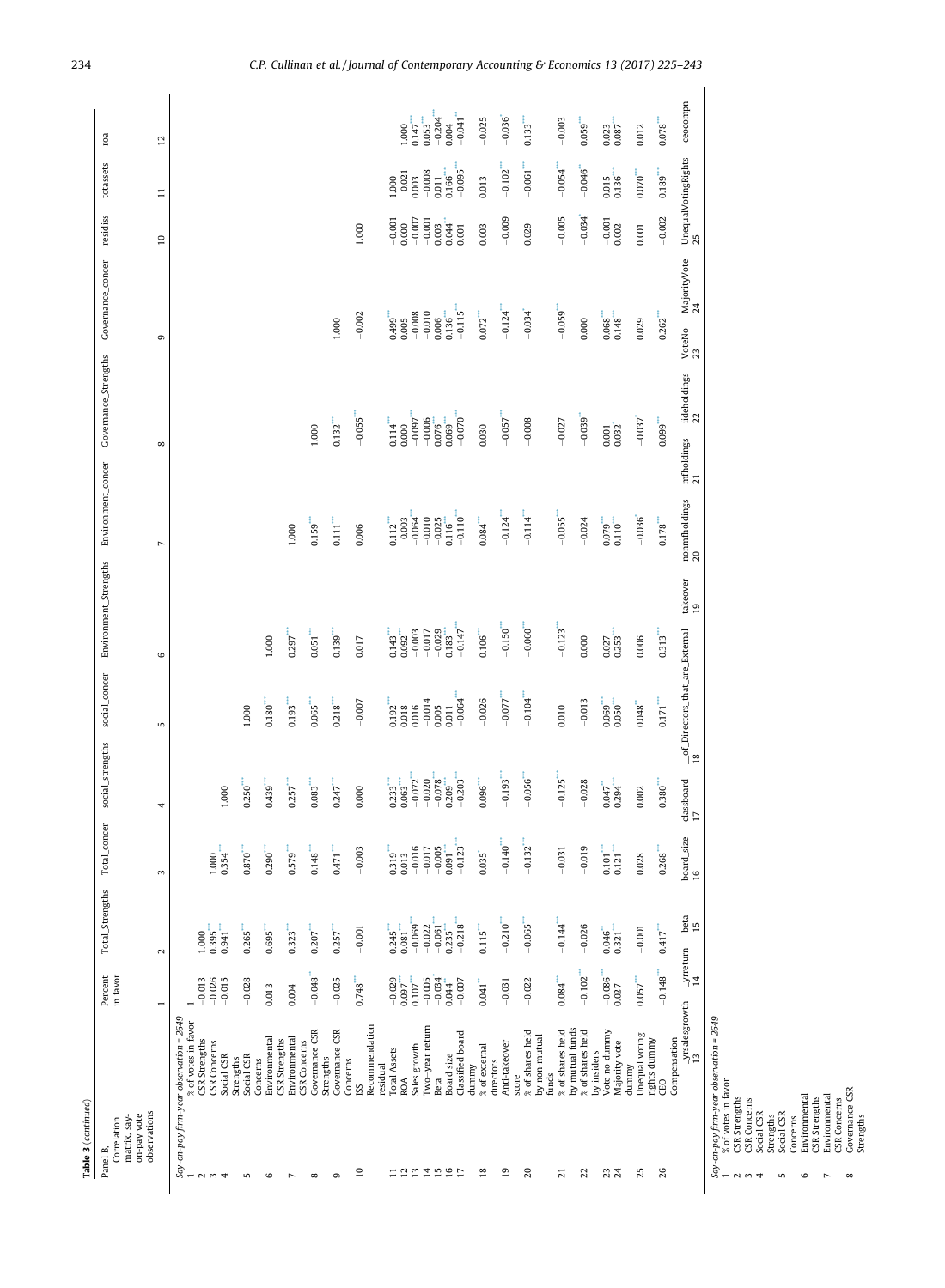|                                                                                                                                                           |                        |                            |                           |                                           |                                     | $\frac{1,000}{0.013}$                                | 0.012                          | 0.052                              |
|-----------------------------------------------------------------------------------------------------------------------------------------------------------|------------------------|----------------------------|---------------------------|-------------------------------------------|-------------------------------------|------------------------------------------------------|--------------------------------|------------------------------------|
|                                                                                                                                                           |                        |                            |                           |                                           | 1.000                               | $\begin{array}{c} 0.006 \\ 0.081 \end{array}$        | 0.006                          | 0.128                              |
|                                                                                                                                                           |                        |                            |                           | 1.000                                     | $-0.428$                            | $-0.220$<br>$-0.028$                                 | $0.064$ <sup>***</sup>         | $-0.153$                           |
|                                                                                                                                                           |                        |                            | 1.000                     | $-0.506$                                  | 0.225                               | 0.085'''<br>$-0.004$                                 | $-0.067$                       | 0.024                              |
|                                                                                                                                                           |                        | 1.000                      | $-0.013$                  | 0.027                                     | $-0.034$                            | $-0.026$<br>$-0.230$                                 | $-0.036$                       | $-0.168$                           |
|                                                                                                                                                           |                        |                            |                           |                                           |                                     |                                                      |                                |                                    |
|                                                                                                                                                           | 1.000                  | $-0.024$                   | 0.007                     | $-0.101$                                  | 0.043"                              | $-0.019$<br>$0.078$                                  | $-0.119$                       | $0.071$ <sup>***</sup>             |
| 1.000                                                                                                                                                     | $-0.025$               | 0.834                      | $-0.013$                  | 0.068                                     | $-0.062$                            | $-0.014$<br>$-0.260$                                 | $-0.055$                       | $-0.193$                           |
| 1.000                                                                                                                                                     | $0.121$ <sup>**</sup>  | 0.013                      | $-0.120$ <sup>**</sup>    | $-0.047$                                  | $-0.122$                            | $\begin{array}{c} 0.001 \\ 0.161 \end{array}$        | $-0.010$                       | $0.177$ <sup>---</sup>             |
| $\frac{-0.043}{0.021}$<br>0001                                                                                                                            | $-0.004$               | 0.034                      | $-0.039$                  | 0.038"                                    | $0.099$ <sup>***</sup>              | $-0.048$<br>$-0.056$                                 | 0.014                          | $-0.021$                           |
| $-0.026$<br>$0.028$<br>$\begin{array}{c} 1.000 \\ 0.002 \end{array}$                                                                                      | 0.000                  | 0.028                      | $-0.054$                  | $0.034$ <sup>*</sup>                      | $-0.018$                            | $-0.030$<br>$-0.001$                                 | $-0.007$                       | $-0.014$                           |
| $\begin{array}{c} 0.054 \\ 0.025 \\ -0.025 \\ 0.033 \end{array}$<br>000                                                                                   | $-0.003$               | 0.020                      | 0.067                     | $-0.002$                                  | $0.087$ <sup>***</sup>              | $-0.018$<br>0.009                                    | 0.068                          | 0.049                              |
| Recommendation<br>Governance CSR<br>Iwo-year return<br>Classified board<br>sales growth<br>otal Assets<br>3oard size<br>Concerns<br>esidual<br>seta<br>δÁ | % of external<br>dummy | Anti-takeover<br>directors | % of shares held<br>score | % of shares held<br>by non-mutual<br>unds | by mutual funds<br>% of shares held | <b>Jote</b> no dummy<br>Majority vote<br>by insiders | <b>Jnequal voting</b><br>tumny | ights dummy<br>Compensation<br>CEO |
| $\overline{10}$<br>1902<br>22<br>G                                                                                                                        | $\frac{8}{2}$          | $\overline{1}$             | $\overline{20}$           | 21                                        | 22                                  | 23<br>24                                             | 25                             | 26                                 |

0.013 1.000

 $\begin{array}{c} 1.000 \\ 0.013 \end{array}$ 0.012

 $1.000$ 

 $0.006$   $0.012$   $0.099$ 

 $0.052$ 

 $0.292$ 

0.059<sup>\*\*\*</sup>

 $\overline{ }$ 

 $-0.099$ 

1.000

 $p > 0.10$ .

p < 0.01. \*\* p < 0.05. \* p < 0.10.

<span id="page-11-0"></span>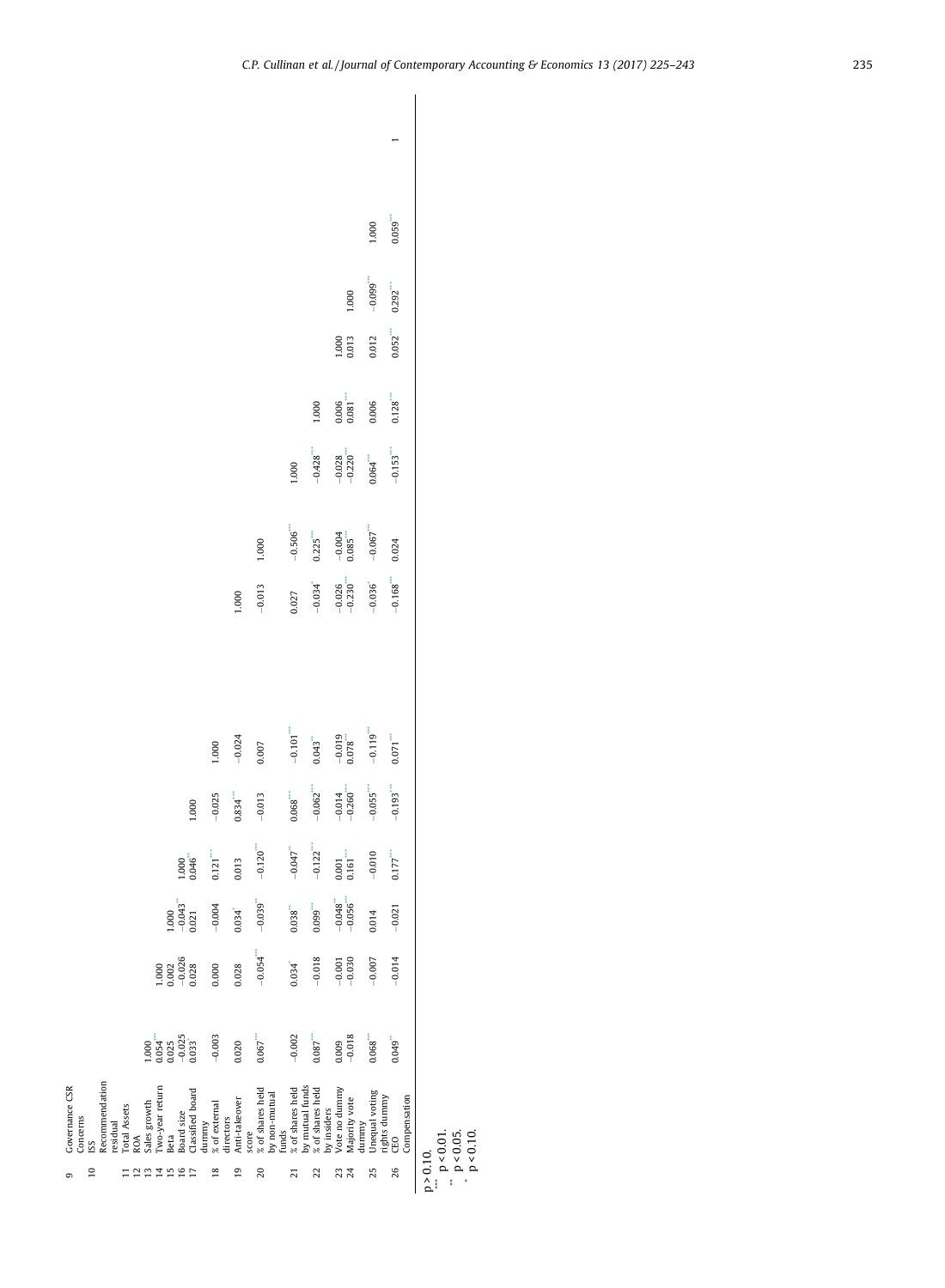<span id="page-12-0"></span>OLS regression results. Dependent variable: mean% of votes in favor.

|                                                             | % of Votes in favor of each director |          |          | Mean % of votes in favor of directors by<br>company per year |          |          | % of Vote in favor of say-on-pay |          |          |
|-------------------------------------------------------------|--------------------------------------|----------|----------|--------------------------------------------------------------|----------|----------|----------------------------------|----------|----------|
| Variable                                                    | Para-meter estimate                  | T value  | P >  T   | Parameter estimate                                           | T value  | P >  T   | Para-meter estimate              | T value  | P >  T   |
| CSR variables                                               |                                      |          |          |                                                              |          |          |                                  |          |          |
| CSR strengths                                               | 0.0009                               | 2.65     | 0.0081   | 0.0009                                                       | 1.99     | 0.0470   | 0.0023                           | 2.45     | 0.0146   |
| CSR concerns                                                | 0.0000                               | $-0.02$  | 0.9826   | $-0.0001$                                                    | $-0.07$  | 0.9476   | $-0.0018$                        | $-1.04$  | 0.3000   |
| Control variables                                           |                                      |          |          |                                                              |          |          |                                  |          |          |
| ISS recommendation residual                                 | 0.1867                               | 21.89    | < 0.0001 | 0.2178                                                       | 17.77    | < 0.0001 | 0.3179                           | 28.07    | < 0.0001 |
| Total assets                                                | 0.0000                               | $-0.02$  | 0.9829   | 0.0000                                                       | 0.58     | 0.5615   | 0.0000                           | $-1.90$  | 0.0581   |
| <b>ROA</b>                                                  | 0.0001                               | 1.16     | 0.2454   | 0.0001                                                       | 1.08     | 0.2801   | 0.0008                           | 3.09     | 0.0021   |
| Sales growth                                                | 0.0000                               | $-0.51$  | 0.6070   | 0.0000                                                       | 1.04     | 0.2966   | 0.0000                           | $-4.50$  | < 0.0001 |
| Two-year return                                             | 0.0000                               | 3.50     | 0.0005   | 0.0000                                                       | 2.34     | 0.0197   | 0.0003                           | 8.21     | < 0.0001 |
| Beta                                                        | $-0.0009$                            | $-0.58$  | 0.5611   | $-0.0006$                                                    | $-0.38$  | 0.7058   | $-0.0079$                        | $-2.31$  | 0.0208   |
| Board size                                                  | 0.0014                               | 4.61     | < 0.0001 | 0.0018                                                       | 5.44     | < 0.0001 | 0.0007                           | 1.03     | 0.3028   |
| Classified board dummy                                      | $-0.0062$                            | $-1.56$  | 0.1193   | $-0.0040$                                                    | $-1.01$  | 0.3142   | 0.0097                           | 1.12     | 0.2643   |
| % of external directors                                     | 0.0007                               | 3.93     | < 0.0001 | 0.0012                                                       | 3.90     | < 0.0001 | 0.0009                           | 4.22     | < 0.0001 |
| Anti-takeover score                                         | $-0.0021$                            | $-2.33$  | 0.0197   | $-0.0027$                                                    | $-2.97$  | 0.0030   | $-0.0055$                        | $-2.79$  | 0.0053   |
| % of shares held by non-mutual fund institutional investors | 0.0005                               | 3.71     | 0.0002   | 0.0005                                                       | 3.48     | 0.0005   | $-0.0003$                        | $-1.19$  | 0.2354   |
| % of shares held by mutual funds                            | 0.0005                               | 5.05     | < 0.0001 | 0.0005                                                       | 4.73     | < 0.0001 | $-0.0002$                        | $-0.82$  | 0.4137   |
| % of shares held by insiders                                | 0.0008                               | 6.43     | < 0.0001 | 0.0009                                                       | 7.14     | < 0.0001 | 0.0007                           | 2.90     | 0.0038   |
| Vote no dummy                                               | $-0.0132$                            | $-1.67$  | 0.0944   | $-0.0085$                                                    | $-1.00$  | 0.3162   | $-0.1576$                        | $-3.31$  | 0.0010   |
| Majority vote dummy                                         | 0.0072                               | 3.83     | 0.0001   | 0.0069                                                       | 3.23     | 0.0013   | 0.0149                           | 2.92     | 0.0036   |
| Unequal voting rights dummy                                 | 0.0260                               | 4.78     | < 0.0001 | 0.0306                                                       | 5.29     | < 0.0001 | 0.0393                           | 3.31     | 0.0010   |
| CEO compensation                                            |                                      |          |          |                                                              |          |          | 0.0000                           | $-6.06$  | < 0.0001 |
| Intercept                                                   | 0.8470                               | 38.75    | < 0.0001 | 0.7965                                                       | 22.55    | < 0.0001 | 0.8496                           | 27.10    | < 0.0001 |
| <b>Model statistics</b>                                     |                                      |          |          |                                                              |          |          |                                  |          |          |
| F statistic                                                 |                                      | 82.47    |          |                                                              | 69.78    |          |                                  | 88.61    |          |
| Prob. > F                                                   |                                      | < 0.0001 |          |                                                              | < 0.0001 |          |                                  | < 0.0001 |          |
| Adjusted $R^2$                                              |                                      | 0.4854   |          |                                                              | 0.5519   |          |                                  | 0.6555   |          |
| Number of observations                                      |                                      | 26,948   |          |                                                              | 3,918    |          |                                  | 2,693    |          |

Notes: Industry and year fixed effect included, but not tabulated.

Firm-clustered standard errors.

T statistics and p values are based on two-tailed tests.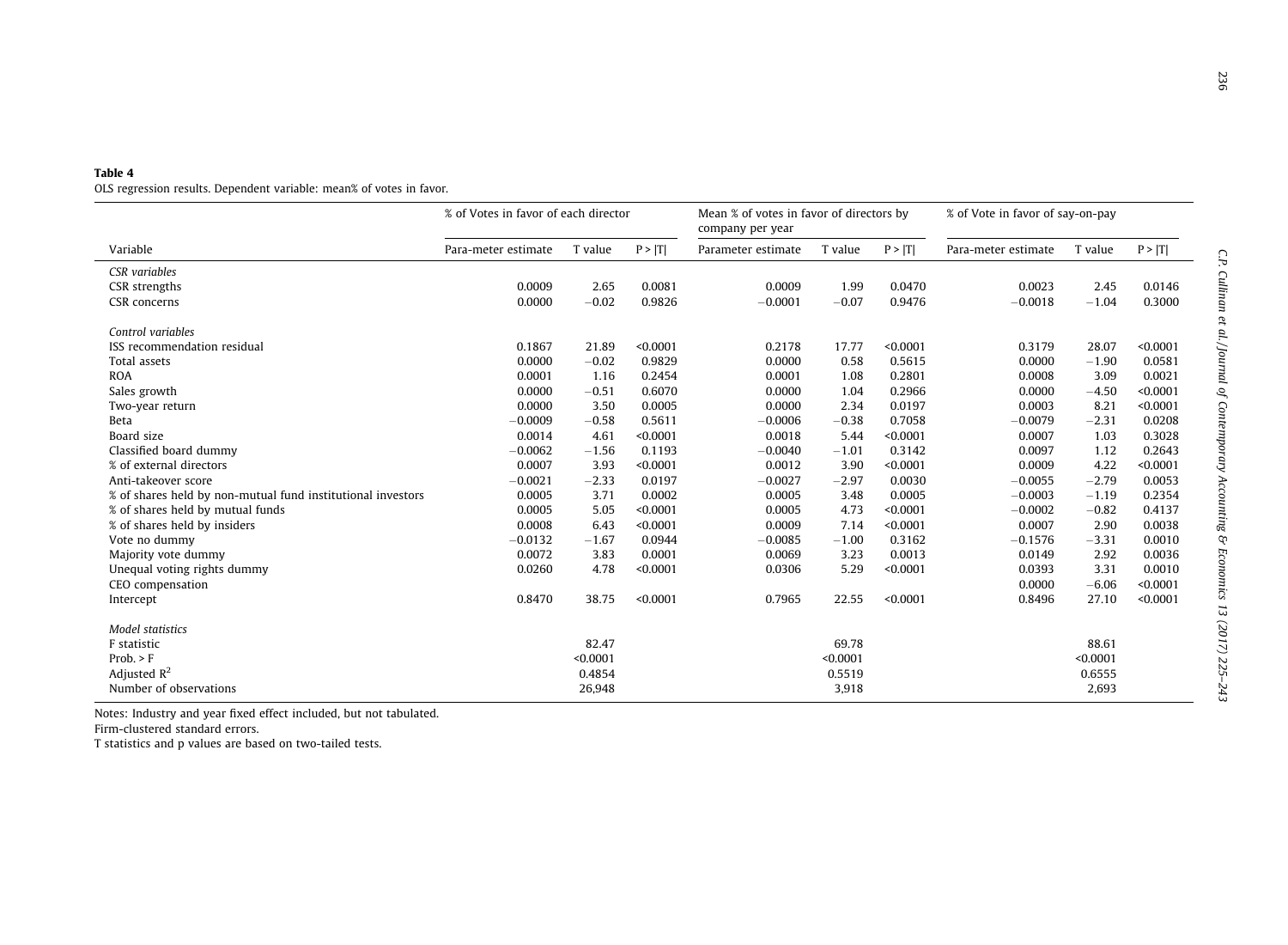<span id="page-13-0"></span>CSR variables by component dependent variable:% of votes in favor.

|                                                                | % of Votes in favor of each<br>director |          |          | Mean % of votes in favor of<br>directors by company per year |          |          | % of Votes in favor of Say-on-pay |          |          |
|----------------------------------------------------------------|-----------------------------------------|----------|----------|--------------------------------------------------------------|----------|----------|-----------------------------------|----------|----------|
| Variable                                                       | Parameter<br>estimate                   | Variable | P >  T   | Parameter<br>estimate                                        | T value  | P >  T   | Parameter<br>estimate             | T value  | P >  T   |
| <b>CSR</b> variables                                           |                                         |          |          |                                                              |          |          |                                   |          |          |
| Social CSR strengths                                           | 0.0010                                  | 2.75     | 0.0060   | 0.0010                                                       | 2.03     | 0.0425   | 0.0011                            | 1.06     | 0.2902   |
| Social CSR concerns                                            | 0.0002                                  | 0.27     | 0.7900   | $-0.0003$                                                    | $-0.30$  | 0.7631   | $-0.0027$                         | $-1.24$  | 0.2168   |
| Environmental CSR strengths                                    | 0.0008                                  | 0.92     | 0.3571   | 0.0006                                                       | 0.59     | 0.5550   | 0.0063                            | 2.31     | 0.0211   |
| Environmental CSR concerns                                     | $-0.0006$                               | $-0.36$  | 0.7202   | 0.0015                                                       | 0.75     | 0.4561   | $-0.0056$                         | $-1.22$  | 0.2225   |
| Governance CSR strengths                                       | $-0.0006$                               | $-0.32$  | 0.7484   | $-0.0015$                                                    | $-0.62$  | 0.5373   | 0.0056                            | 0.87     | 0.3868   |
| Governance CSR concerns                                        | $-0.0002$                               | $-0.06$  | 0.9492   | $-0.0003$                                                    | $-0.10$  | 0.9235   | 0.0078                            | 1.22     | 0.2221   |
| Control variables                                              |                                         |          |          |                                                              |          |          |                                   |          |          |
| ISS recommendation residual                                    | 0.1867                                  | 21.89    | < 0.0001 | 0.2177                                                       | 17.72    | < 0.0001 | 0.3180                            | 28.12    | < 0.0001 |
| Total assets                                                   | 0.0000                                  | $-0.04$  | 0.9674   | 0.0000                                                       | 0.66     | 0.5098   | 0.0000                            | $-2.65$  | 0.0082   |
| <b>ROA</b>                                                     | 0.0001                                  | 1.17     | 0.2421   | 0.0001                                                       | 1.10     | 0.2714   | 0.0007                            | 3.01     | 0.0026   |
| Sales growth                                                   | 0.0000                                  | $-0.51$  | 0.6080   | 0.0000                                                       | 1.05     | 0.2928   | 0.0000                            | $-4.40$  | < 0.0001 |
| Two-year return                                                | 0.0000                                  | 3.49     | 0.0005   | 0.0000                                                       | 2.32     | 0.0205   | 0.0003                            | 8.29     | < 0.0001 |
| Beta                                                           | $-0.0009$                               | $-0.57$  | 0.5657   | $-0.0006$                                                    | $-0.35$  | 0.7230   | $-0.0083$                         | $-2.43$  | 0.0153   |
| Board size                                                     | 0.0014                                  | 4.64     | < 0.0001 | 0.0018                                                       | 5.41     | < 0.0001 | 0.0006                            | 0.93     | 0.3524   |
| Classified board dummy                                         | $-0.0063$                               | $-1.57$  | 0.1154   | $-0.0040$                                                    | $-1.01$  | 0.3107   | 0.0099                            | 1.13     | 0.2577   |
| % of external directors                                        | 0.0007                                  | 3.93     | < 0.0001 | 0.0012                                                       | 3.87     | 0.0001   | 0.0009                            | 4.14     | < 0.0001 |
| Anti-takeover score                                            | $-0.0021$                               | $-2.34$  | 0.0196   | $-0.0027$                                                    | $-2.96$  | 0.0031   | $-0.0054$                         | $-2.75$  | 0.0061   |
| % of shares held by non-mutual fund<br>institutional investors | 0.0005                                  | 3.71     | 0.0002   | 0.0005                                                       | 3.50     | 0.0005   | $-0.0003$                         | $-1.16$  | 0.2476   |
| % of shares held by mutual funds                               | 0.0005                                  | 5.06     | < 0.0001 | 0.0005                                                       | 4.76     | < 0.0001 | $-0.0002$                         | $-0.82$  | 0.4119   |
| % of shares held by insiders                                   | 0.0008                                  | 6.45     | < 0.0001 | 0.0009                                                       | 7.16     | < 0.0001 | 0.0007                            | 2.92     | 0.0036   |
| Vote no dummy                                                  | $-0.0132$                               | $-1.67$  | 0.0942   | $-0.0083$                                                    | $-0.97$  | 0.3325   | $-0.1561$                         | $-3.24$  | 0.0012   |
| Majority vote dummy                                            | 0.0072                                  | 3.82     | 0.0001   | 0.0069                                                       | 3.20     | 0.0014   | 0.0149                            | 2.91     | 0.0036   |
| Unequal voting rights dummy                                    | 0.0259                                  | 4.75     | < 0.0001 | 0.0307                                                       | 5.31     | < 0.0001 | 0.0396                            | 3.35     | 0.0008   |
| CEO compensation                                               |                                         |          |          |                                                              |          |          | 0.0000                            | $-6.11$  | < 0.0001 |
| Intercept                                                      | 0.8486                                  | 39.14    | < 0.0001 | 0.7971                                                       | 22.60    | < 0.0001 | 0.8508                            | 26.91    | < 0.0001 |
| <b>Model statistics</b>                                        |                                         |          |          |                                                              |          |          |                                   |          |          |
| F statistic                                                    |                                         | 57.15    |          |                                                              | 22.50    |          |                                   | 99.88    |          |
| Prob. > F                                                      |                                         | < 0.0001 |          |                                                              | < 0.0001 |          |                                   | < 0.0001 |          |
| Adjusted $R^2$                                                 |                                         | 0.4853   |          |                                                              | 0.5516   |          |                                   | 0.6558   |          |
| Number of observations                                         |                                         | 26,948   |          |                                                              | 3,918    |          |                                   | 2,693    |          |

Notes: Industry and year fixed effects included, but not tabulated.

Firm-clustered standard errors.

T statistics and p values are based on two-tailed tests.

related to% of votes case in favor of executive compensation at p < 0.01. The additional control variable, Total CEO compensation, is also significantly negatively related to shareholder support for executive compensation at p < 0.01 indicating shareholders are less supportive of executive compensation when such compensation is already higher.<sup>17</sup>

#### 4.3. Supplemental analyses

#### 4.3.1. Components of CSR strengths and CSR concerns

In order to assess which components of CSR may be driving our results, we examine whether various components of CSR are associated with shareholder voting on director elections and executive compensation. We run the same OLS regression models but separate CSR strengths and CSR concerns into the MSCI ESG STATS components of social, environmental, and governance activities.

For director elections, [Table 2](#page-8-0) indicates that the mean Social CSR strengths, Environmental CSR strengths, and Governance CSR strengths scores are 1.146, 0.416 and 0.100, respectively. The mean Social CSR concerns, Environmental CSR concerns, and Governance CSR concerns are 0.604, 0.118 and 0.074, respectively. Table 5 presents the results of our two OLS regression models which include breakdowns of CSR strengths and CSR concerns into their respective constituent components of social, environmental and governance, and the % of votes in favor of individual directors and the mean% of votes in favor of all directors by company per year. Both models are significant at p < 0.01 and have adjusted R-squares of 0.4853 and 0.5516, respec-

<sup>&</sup>lt;sup>17</sup> In untabulated analyses, we also use executive pay divided by company size and company performance, and the residual from a model of executive pay. Results of our main variables of interest (i.e., measures of CSR performance) were unaffected by the different definition of CEO compensation. The CEO compensation variable with the most explanatory power (i.e., highest adjusted R-squared) is the raw dollars of executive compensation, suggesting that the raw amount of CEO pay (rather than size-adjusted or performance-adjusted compensation) is the main focus of shareholders when considering their support for executive compensation.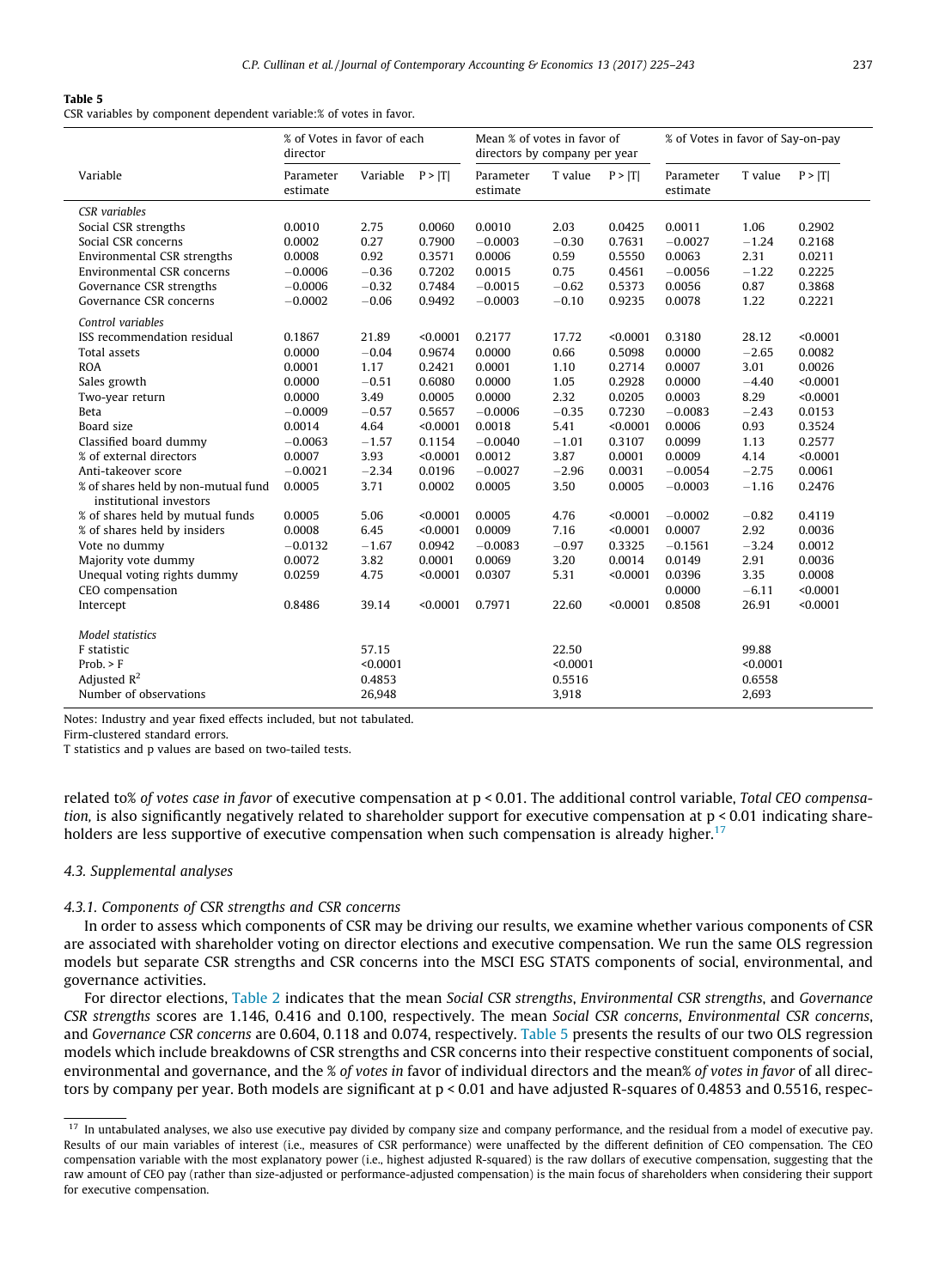Including CSR \* Sales growth interaction variables dependent variable: % of votes in favor.

|                                                                | % of votes in favor of each director |          |          | Mean % of votes in favor of<br>directors by company per year |          |          | % of votes in favor of say-on-pay |          |          |
|----------------------------------------------------------------|--------------------------------------|----------|----------|--------------------------------------------------------------|----------|----------|-----------------------------------|----------|----------|
| Variable                                                       | Parameter<br>estimate                | T value  | P >  T   | Parameter<br>estimate                                        | T value  | P >  T   | Parameter<br>estimate             | T value  | P >  T   |
| CSR and interaction variables                                  |                                      |          |          |                                                              |          |          |                                   |          |          |
| <b>CSR Strengths</b>                                           | 0.0009                               | 2.55     | 0.0108   | 0.0009                                                       | 2.03     | 0.0421   | 0.0021                            | 2.21     | 0.0272   |
| CSR strengths * Sales growth                                   | 0.0000                               | $-0.19$  | 0.8525   | 0.0000                                                       | $-1.03$  | 0.3028   | 0.0001                            | 1.54     | 0.1231   |
| CSR concerns                                                   | 0.0000                               | 0.05     | 0.9636   | $-0.0001$                                                    | $-0.14$  | 0.8909   | $-0.0014$                         | $-0.77$  | 0.4396   |
| CSR concerns * Sales growth                                    | 0.0000                               | $-1.11$  | 0.2692   | 0.0000                                                       | 0.27     | 0.7836   | $-0.0001$                         | $-1.59$  | 0.1113   |
| Control variables                                              |                                      |          |          |                                                              |          |          |                                   |          |          |
| ISS recommendation residual                                    | 0.1866                               | 21.87    | < 0.0001 | 0.2178                                                       | 17.75    | < 0.0001 | 0.3181                            | 28.12    | < 0.0001 |
| Total assets                                                   | 0.0000                               | $-0.06$  | 0.9508   | 0.0000                                                       | 0.56     | 0.5780   | 0.0000                            | $-1.93$  | 0.0535   |
| <b>ROA</b>                                                     | 0.0001                               | 1.11     | 0.2676   | 0.0001                                                       | 1.08     | 0.2798   | 0.0008                            | 2.98     | 0.0029   |
| Sales growth                                                   | 0.0000                               | 0.44     | 0.6584   | 0.0000                                                       | 3.54     | 0.0004   | 0.0000                            | $-4.05$  | < 0.0001 |
| Two-year return                                                | 0.0000                               | 3.55     | 0.0004   | 0.0000                                                       | 2.34     | 0.0192   | 0.0003                            | 8.10     | < 0.0001 |
| Beta                                                           | $-0.0010$                            | $-0.62$  | 0.5329   | $-0.0007$                                                    | $-0.41$  | 0.6825   | $-0.0080$                         | $-2.32$  | 0.0203   |
| Board size                                                     | 0.0014                               | 4.62     | < 0.0001 | 0.0018                                                       | 5.46     | < 0.0001 | 0.0006                            | 0.96     | 0.3354   |
| Classified board dummy                                         | $-0.0065$                            | $-1.64$  | 0.1008   | $-0.0042$                                                    | $-1.06$  | 0.2891   | 0.0100                            | 1.15     | 0.2519   |
| % of external directors                                        | 0.0007                               | 3.93     | < 0.0001 | 0.0012                                                       | 3.89     | 0.0001   | 0.0009                            | 4.22     | < 0.0001 |
| Anti-takeover score                                            | $-0.0021$                            | $-2.28$  | 0.0228   | $-0.0027$                                                    | $-2.96$  | 0.0031   | $-0.0056$                         | $-2.82$  | 0.0048   |
| % of shares held by non-mutual fund<br>institutional investors | 0.0005                               | 3.69     | 0.0002   | 0.0005                                                       | 3.48     | 0.0005   | $-0.0003$                         | $-1.22$  | 0.2211   |
| % of shares held by mutual funds                               | 0.0005                               | 5.00     | < 0.0001 | 0.0005                                                       | 4.73     | < 0.0001 | $-0.0002$                         | $-0.86$  | 0.3925   |
| % of shares held by insiders                                   | 0.0008                               | 6.41     | < 0.0001 | 0.0009                                                       | 7.16     | < 0.0001 | 0.0007                            | 2.79     | 0.0054   |
| Vote no dummy                                                  | $-0.0130$                            | $-1.66$  | 0.0979   | $-0.0084$                                                    | $-0.99$  | 0.3208   | $-0.1579$                         | $-3.33$  | 0.0009   |
| Majority vote dummy                                            | 0.0072                               | 3.83     | 0.0001   | 0.0069                                                       | 3.21     | 0.0014   | 0.0149                            | 2.90     | 0.0038   |
| Unequal voting rights dummy                                    | 0.0259                               | 4.76     | < 0.0001 | 0.0306                                                       | 5.27     | < 0.0001 | 0.0394                            | 3.31     | 0.0010   |
| CEO compensation                                               |                                      |          |          |                                                              |          |          | 0.0000                            | $-6.05$  | < 0.0001 |
| Intercept                                                      | 0.8469                               | 38.59    | < 0.0001 | 0.7965                                                       | 22.52    | < 0.0001 | 0.8510                            | 27.05    | < 0.0001 |
| <b>Model statistics</b>                                        |                                      |          |          |                                                              |          |          |                                   |          |          |
| F statistic                                                    |                                      | 85.36    |          |                                                              | 70.95    |          |                                   | 73.66    |          |
| Prob. > F                                                      |                                      | < 0.0001 |          |                                                              | < 0.0001 |          |                                   | < 0.0001 |          |
| Adjusted $R^2$                                                 |                                      | 0.4855   |          |                                                              | 0.5519   |          |                                   | 0.6555   |          |
| Number of observations                                         |                                      | 26,948   |          |                                                              | 3,918    |          |                                   | 2,693    |          |

Notes: Industry and year fixed effects included, but not tabulated.

Firm-clustered standard errors.

T statistics and p values are based on two-tailed tests.

tively. We find that only Social CSR strengths is significant in the individual director voting model at p < 0.01 and in the mean director voting model at p < 0.05. No other components of CSR strengths or concerns are related to support for directors in either model. These results indicate that the level of shareholder support is higher for directors when a company's CSR performance in the social areas of CSR is better. These results suggest that the social strengths component of CSR is the most important CSR factor associated with shareholder support for directors.

For say-on-pay voting, the descriptive statistics presented in [Table 2](#page-8-0) indicate that the mean Social CSR strengths, Environmental CSR strengths, and Governance CSR strengths scores are 1.201, 0.412 and 0.095, respectively. The mean Social CSR concerns, Environmental CSR concerns, and Governance CSR concerns are 0.591, 0.121 and 0.072, respectively. [Table 5](#page-13-0) presents the results of our regression model of executive compensation with the components of CSR strengths and CSR concerns broken down into the components of social, environmental and governance. The overall model is significant at  $p < 0.01$ , and the adjusted R-squared is 0.6558. Environmental CSR strengths are significantly positively related to voting support for executive compensation at p < 0.05. No other component of CSR is related to shareholder support for executive compensation. Overall, these results provide additional support for H2 and suggest that investors primarily consider environmental CSR strengths when casting their votes on executive compensation.

# 4.3.2. Interaction between financial performance and CSR performance

Shareholders' perceptions of CSR activities may differ based on the financial performance of the organization. For example, if the company is not experiencing strong sales growth, CSR may be a lower priority for shareholders than when the company has more vigorous sales growth. To test this possibility, we test the same OLS regression models as previously but include interaction variables between Sales growth and CSR performance (CSR strengths and CSR weaknesses) and the same control variables. Table 6 presents these results. All models are significant at  $p < 0.01$  and have adjusted R-squares (0.4855, 0.5519 and 0.6555) similar to the models without the interaction terms. In both director voting models, none of the interaction terms are significant. CSR strengths is still significantly positively related to support for director elections at the p < 0.05 in both the individual director voting models and the mean director model. These results provide additional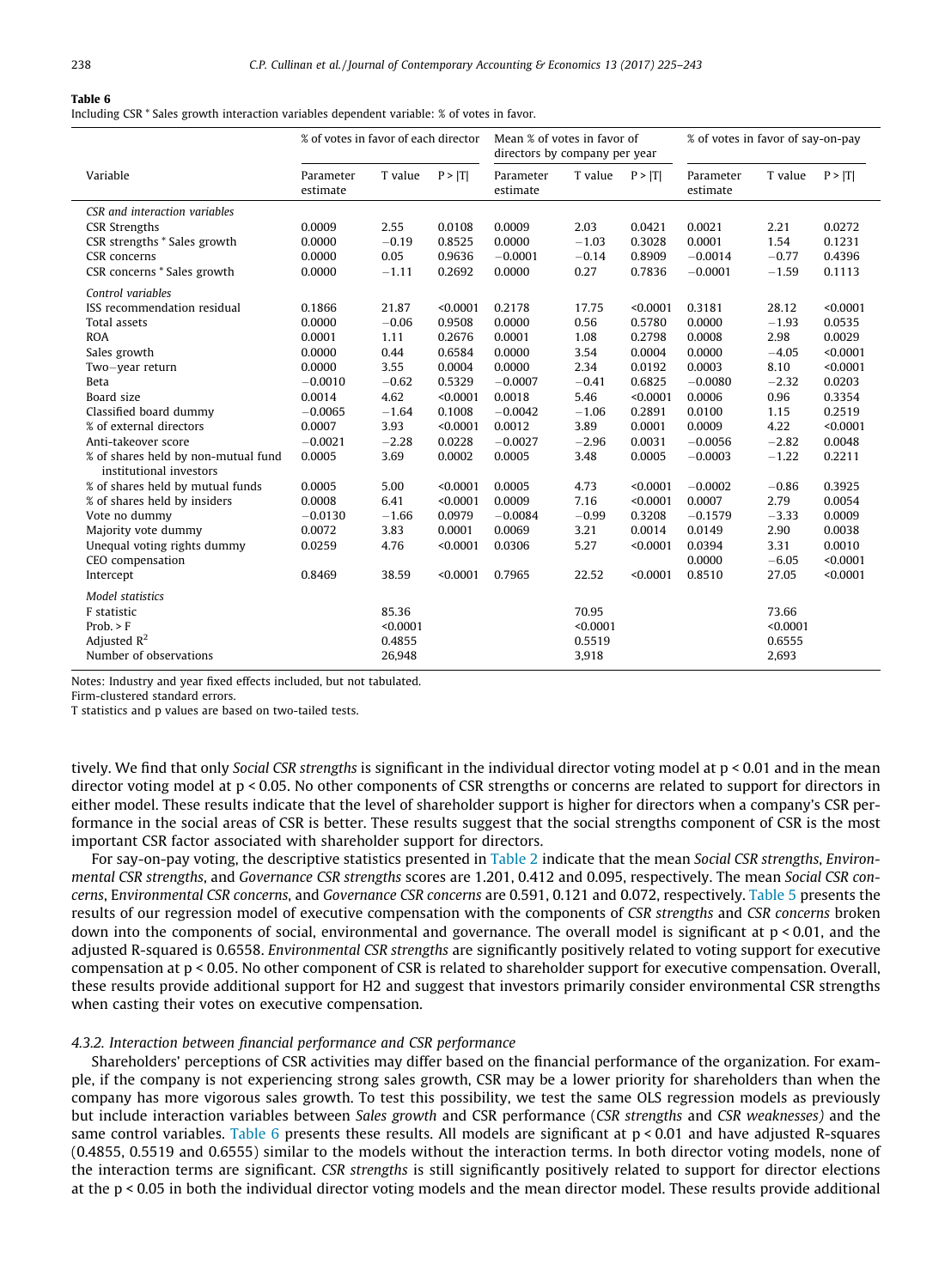support for Hypothesis 1 that CSR is related to shareholder voting on director elections. In particular, when a company has higher CSR strengths, directors receive a higher level of support.

In the say-on-pay voting model, similar to the director voting models, none of the interaction terms is signficant. CSR strengths is still signficantly positively related to support for executive compensation at p < 0.05. These findings provide additional support for Hypothesis 2 and indicate that shareholders are more supportive of executive pay if a company has more CSR strengths.

# 4.3.3. Executive vs. non-executive directors (based on individual director elections)

Shareholders may have differing perceptions of the roles and responsibilities of management and the board when it comes to CSR activities. While directors on the board set strategic direction for the company, management is charged with carrying out these responsibilities. We examine whether there is a different relationship between CSR and shareholder support for board members who are also management (executive directors) and those who are not part of management (nonexecutive directors). Using data on the executive/non-executive status of individual board directors, we run three different OLS regression models testing the relationship between shareholder voting for individual directors and CSR. In the first model, we run the same regression models as earlier, but we add two interaction variables of Executive director  $*$  CSR strengths and Executive director  $*$  CSR concerns. In the second and third models, we split the sample between executive and non-executive director elections and run the same OLS regression model with the % of votes in favor of executive directors as the second model's dependent variable and the % of votes in favor of non-executive directors as the third model's dependent variables.

[Table 7](#page-16-0) presents the results of our analyses of whether the relationship between CSR and shareholder voting for director elections differs between executive directors and non-executive directors. The first model includes the interaction variables, while the second and third models are those for the executive director voting observations and non-executive director voting observations. All models are significant at p < 0.01, and the adjusted R-squares are 0.5101, 0.4922, and 0.5481, respectively. In the first model, the interaction terms are not significant, but CSR strengths is still significant at  $p \le 0.01$ . For the models of executive director and non-executive director voting, CSR strengths is significantly positively related to shareholder support for director elections in both our executive (p < 0.05) and non-executive (p < 0.01) director models, while CSR concerns is not significantly related in either model. These results support our prior findings that shareholders may consider CSR strengths in their voting decision on director elections. The type of director does not appear to affect the relationship between CSR and shareholder voting support for directors.

#### 4.4. Robustness analysis: two stage model

CSR may be related to a variety of factors, some of which may be difficult to control. To test the robustness of our findings, we develop a two-stage least-squares model in which CSR is the dependent variable in the first model, while CSR is an independent variable in the second model (of director elections and say-on-pay voting). The difficulty in such a model is identifying variables that are likely to be associated with CSR, yet unlikely to be associated with shareholder voting. Based on models of CSR (e.g., [Iwata and Okada, 2011](#page-18-0)), we identify variables that may be associated with CSR, but have not been included in (or were not significant in) our shareholder voting models.

In the first stage model of CSR strengths, $18$  per [Iwata and Okada \(2011\)](#page-18-0) we include industry dummy variables for the chemical, refining, mining and paper industries. [Table 8](#page-17-0) presents the second stage models of director elections and say-on-pay. Both models are significant at p < 0.01 and have adjusted R-squared of 0.4407 and 0.5700, respectively. Consistent with our other findings, CSR strengths is significantly positively associated with both director elections and say-on-pay voting at p < 0.05 while CSR concerns are not. The two stage models provide further support for Hypotheses 1 and 2 as these findings also suggest that shareholders may consider CSR strengths in their support for directors and executive compensation and that our findings are robust.

# 5. Summary and implications

In this study, we seek to assess whether a company's CSR performance is associated with shareholder support for directors and management. Shareholders may value CSR activities because they believe that CSR may have a financial payoff. They may also value CSR activities by themselves regardless of the financial outcomes ([Mackey et al., 2007](#page-19-0)). As a result, shareholders may be more supportive of directors and managers of companies with good CSR performance as they perceive the company's value systems to be more congruent with their own. We measure support for directors based on shareholder support for corporate directors in voting at the annual shareholder meeting. Similarly, we measure support for management based on shareholder voting support in say-on-pay votes.

Using director elections from 2013 to 2015, we find robust evidence that CSR strengths are associated with higher shareholder support for directors. In particular, companies with more strengths in the social component of CSR have greater sup-

<sup>&</sup>lt;sup>18</sup> We focus on CSR Strengths, rather than CSR Concerns because the strengths measure was significant in the shareholder voting models, whereas the concerns variable was not.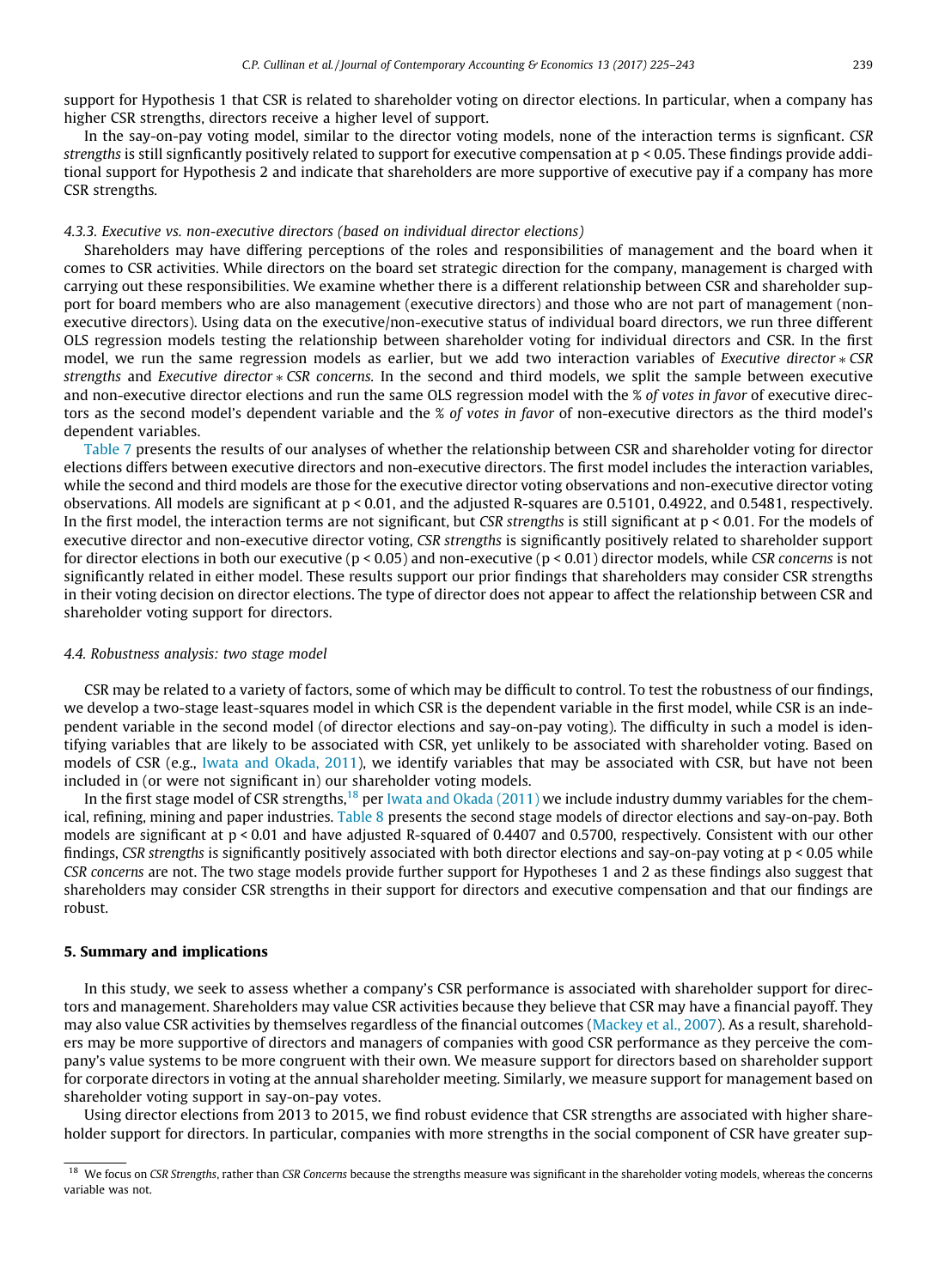<span id="page-16-0"></span>Consideration of executive and non-executive directors dependent variable: % of votes in favor.

|                                                             |                       | % of votes in favor of all directors with<br>executive director * CSR interaction |          |                       | % of votes in favor of executive directors |          | directors             | % of votes in favor of non-executive |          |
|-------------------------------------------------------------|-----------------------|-----------------------------------------------------------------------------------|----------|-----------------------|--------------------------------------------|----------|-----------------------|--------------------------------------|----------|
| Variable                                                    | Parameter<br>estimate | T value                                                                           | P >  T   | Parameter<br>estimate | T value                                    | P >  T   | Parameter<br>estimate | T value                              | P >  T   |
| CSR and interaction variables                               |                       |                                                                                   |          |                       |                                            |          |                       |                                      |          |
| CSR strengths                                               | 0.0013                | 3.67                                                                              | 0.0003   | 0.0014                | 2.02                                       | 0.0432   | 0.0012                | 3.48                                 | 0.0005   |
| CSR strengths * Executive director                          | $-0.0004$             | $-0.46$                                                                           | 0.6477   |                       |                                            |          |                       |                                      |          |
| CSR concerns                                                | $-0.0003$             | $-0.48$                                                                           | 0.6290   | 0.0003                | 0.31                                       | 0.7538   | $-0.0001$             | $-0.18$                              | 0.8600   |
| CSR concerns * Executive director                           | 0.0015                | 1.32                                                                              | 0.1877   |                       |                                            |          |                       |                                      |          |
| Control variables                                           |                       |                                                                                   |          |                       |                                            |          |                       |                                      |          |
| ISS recommendation residual                                 | 0.1895                | 20.15                                                                             | < 0.0001 | 0.1222                | 10.42                                      | < 0.0001 | 0.2199                | 23.13                                | < 0.0001 |
| Total assets                                                | 0.0000                | 0.11                                                                              | 0.9114   | 0.0000                | $-0.82$                                    | 0.4108   | 0.0000                | 0.67                                 | 0.5002   |
| <b>ROA</b>                                                  | 0.0001                | 1.18                                                                              | 0.2402   | $-0.0001$             | $-0.81$                                    | 0.4165   | 0.0001                | 1.26                                 | 0.2087   |
| Sales growth                                                | 0.0000                | $-0.42$                                                                           | 0.6724   | 0.0000                | $-2.40$                                    | 0.0164   | 0.0000                | $-0.33$                              | 0.7390   |
| Two-year return                                             | 0.0000                | 3.15                                                                              | 0.0017   | 0.0000                | 1.52                                       | 0.1280   | 0.0000                | 3.00                                 | 0.0027   |
| Beta                                                        | $-0.0014$             | $-0.82$                                                                           | 0.4152   | $-0.0025$             | $-0.97$                                    | 0.3324   | $-0.0008$             | $-0.46$                              | 0.6479   |
| Board size                                                  | 0.0015                | 4.76                                                                              | < 0.0001 | 0.0014                | 2.57                                       | 0.0102   | 0.0013                | 4.68                                 | < 0.0001 |
| Classified board dummy                                      | $-0.0045$             | $-0.94$                                                                           | 0.3469   | $-0.0067$             | $-1.23$                                    | 0.2189   | $-0.0047$             | $-0.98$                              | 0.3284   |
| % of external directors                                     | 0.0008                | 4.57                                                                              | < 0.0001 | 0.0008                | 4.65                                       | < 0.0001 | 0.0008                | 4.62                                 | < 0.0001 |
| Anti-takeover score                                         | $-0.0021$             | $-1.90$                                                                           | 0.0580   | $-0.0023$             | $-1.82$                                    | 0.0690   | $-0.0019$             | $-1.64$                              | 0.1007   |
| % of shares held by non-mutual fund institutional investors | 0.0006                | 3.89                                                                              | 0.0001   | 0.0009                | 3.58                                       | 0.0004   | 0.0005                | 3.73                                 | 0.0002   |
| % of shares held by mutual funds                            | 0.0006                | 5.12                                                                              | < 0.0001 | 0.0003                | 1.93                                       | 0.0540   | 0.0006                | 6.49                                 | < 0.0001 |
| % of shares held by insiders                                | 0.0008                | 6.14                                                                              | < 0.0001 | 0.0009                | 4.95                                       | < 0.0001 | 0.0006                | 5.48                                 | < 0.0001 |
| Vote no dummy                                               | 0.0032                | 0.38                                                                              | 0.7035   | 0.0126                | 1.22                                       | 0.2225   | 0.0016                | 0.19                                 | 0.8475   |
| Majority vote dummy                                         | 0.0048                | 2.27                                                                              | 0.0232   | $-0.0026$             | $-0.77$                                    | 0.4429   | 0.0058                | 2.94                                 | 0.0034   |
| Unequal voting rights dummy                                 | 0.0216                | 3.61                                                                              | 0.0003   | 0.0362                | 5.18                                       | < 0.0001 | 0.0166                | 2.79                                 | 0.0054   |
| Executive director dummy                                    | 0.0075                | 4.17                                                                              | < 0.0001 |                       |                                            |          |                       |                                      |          |
| Intercept                                                   | 0.8254                | 45.60                                                                             | < 0.0001 | 0.8490                | 27.43                                      | < 0.0001 | 0.8200                | 48.36                                | < 0.0001 |
| <b>Model statistics</b>                                     |                       |                                                                                   |          |                       |                                            |          |                       |                                      |          |
| F statistic                                                 |                       | 9310.39                                                                           |          |                       | 287.59                                     |          |                       | 160.65                               |          |
| Prob. > F                                                   |                       | < 0.0001                                                                          |          |                       | < 0.0001                                   |          |                       | < 0.0001                             |          |
| Adjusted $\mathbb{R}^2$                                     |                       | 0.5101                                                                            |          |                       | 0.4922                                     |          |                       | 0.5481                               |          |
| Number of observations                                      |                       | 18,707                                                                            |          |                       | 2,908                                      |          |                       | 15,799                               |          |

Notes: Industry and year fixed effects included, but not tabulated.

Firm-clustered standard errors.

T statistics and p values are based on two-tailed tests.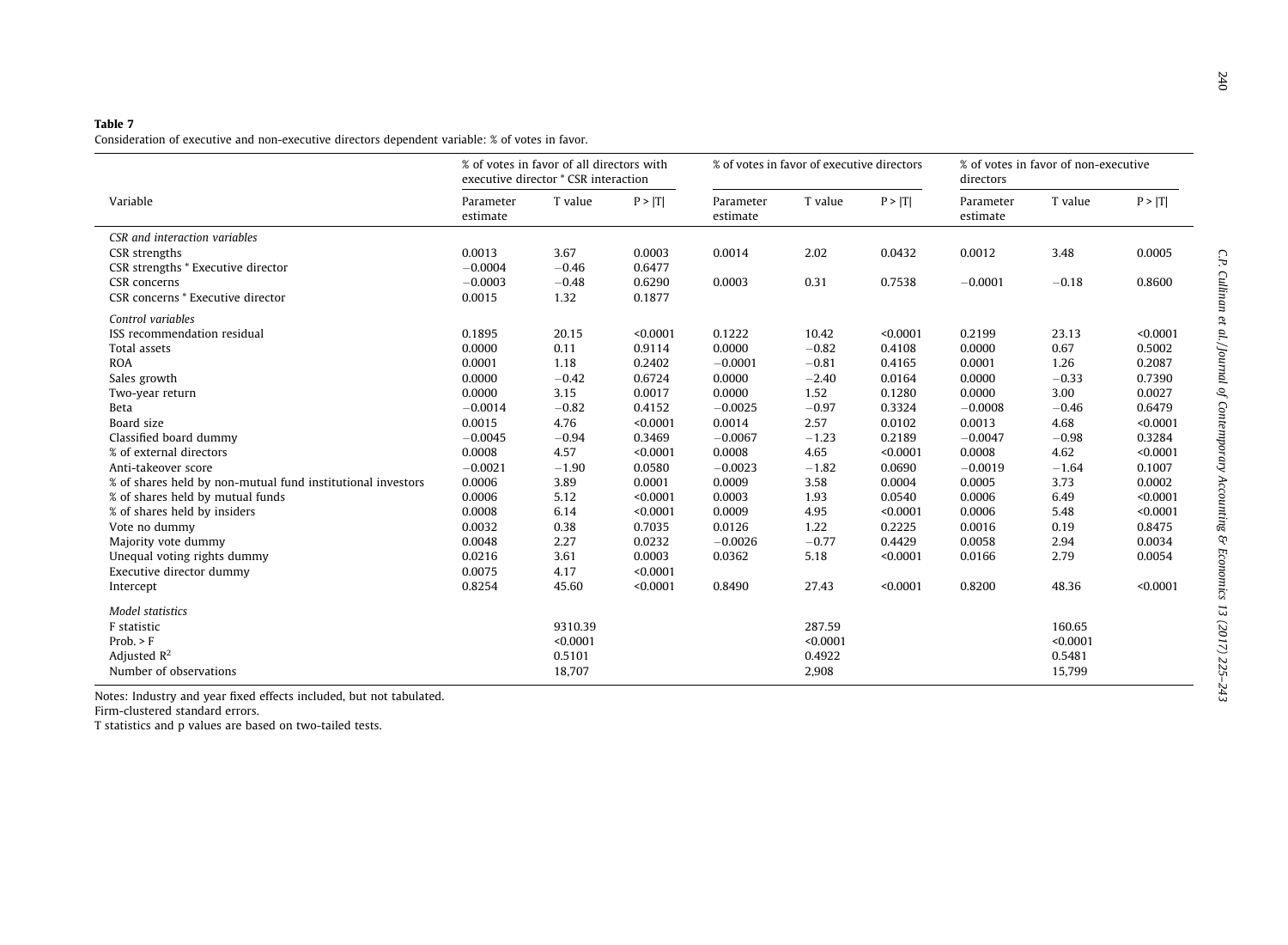<span id="page-17-0"></span>Table 8

Two stage least squares results second stage model of shareholder voting dependent variable: % of votes in favor.

|                                                                       | Mean % of votes in favor of directors<br>by company per year |                    |          | % of Votes in favor of say-on-pay |                              |          |
|-----------------------------------------------------------------------|--------------------------------------------------------------|--------------------|----------|-----------------------------------|------------------------------|----------|
| Variable                                                              | Parameter<br>estimate                                        | T value            | P >  T   | Parameter<br>estimate             | T value                      | P >  T   |
| CSR variables                                                         |                                                              |                    |          |                                   |                              |          |
| CSR strengths                                                         | 0.0112                                                       | 2.10               | 0.0358   | 0.0182                            | 2.23                         | 0.0258   |
| CSR concerns                                                          | $-0.0002$                                                    | $-0.19$            | 0.8488   | 0.0004                            | 0.24                         | 0.8082   |
| Control variables                                                     |                                                              |                    |          |                                   |                              |          |
| ISS recommendation residual                                           | 0.2196                                                       | 50.54              | < 0.0001 | 0.3236                            | 55.47                        | < 0.0001 |
| Total assets                                                          | 0.0000                                                       | 1.70               | 0.0889   | 0.0011                            | 6.24                         | < 0.0001 |
| <b>ROA</b>                                                            | 0.0001                                                       | 1.57               | 0.1163   | 0.0000                            | $-1.11$                      | 0.2684   |
| Sales growth                                                          | 0.0000                                                       | 0.51               | 0.6115   | 0.0000                            | $-1.29$                      | 0.1971   |
| Two-year return                                                       | 0.0000                                                       | 2.13               | 0.0331   | 0.0002                            | 8.65                         | < 0.0001 |
| <b>Beta</b>                                                           | $-0.0005$                                                    | $-0.37$            | 0.7080   | $-0.0053$                         | $-1.88$                      | 0.0598   |
| Board size                                                            | 0.0021                                                       | 7.31               | < 0.0001 | 0.0009                            | 1.40                         | 0.1622   |
| Classified board dummy                                                | $-0.0032$                                                    | $-0.97$            | 0.3344   | 0.0077                            | 1.12                         | 0.2645   |
| % of external directors                                               | 0.0009                                                       | 12.28              | < 0.0001 | 0.0007                            | 4.14                         | < 0.0001 |
| Anti-takeover score                                                   | $-0.0031$                                                    | $-4.09$            | < 0.0001 | $-0.0037$                         | $-2.32$                      | 0.0203   |
| % of shares held by non-mutual fund institutional investors           | 0.0004                                                       | 4.94               | < 0.0001 | $-0.0005$                         | $-2.74$                      | 0.0062   |
| % of shares held by mutual funds                                      | 0.0005                                                       | 6.49               | < 0.0001 | $-0.0003$                         | $-1.63$                      | 0.1040   |
| % of shares held by insiders                                          | 0.0008                                                       | 9.25               | < 0.0001 | 0.0005                            | 2.67                         | 0.0077   |
| Vote no dummy                                                         | $-0.0103$                                                    | $-0.86$            | 0.3880   | $-0.1715$                         | $-6.09$                      | < 0.0001 |
| Majority vote dummy                                                   | 0.0092                                                       | 5.10               | < 0.0001 | 0.0214                            | 5.64                         | < 0.0001 |
| Unequal voting rights dummy                                           | 0.0301                                                       | 9.16               | < 0.0001 | 0.0398                            | 5.17                         | < 0.0001 |
| CEO compensation                                                      |                                                              |                    |          | 0.0000                            | $-12.26$                     | < 0.0001 |
| Intercept                                                             | 0.8017                                                       | 63.68              | < 0.0001 | 0.8599                            | 35.01                        | < 0.0001 |
|                                                                       |                                                              |                    |          |                                   |                              |          |
|                                                                       |                                                              |                    |          |                                   |                              |          |
|                                                                       |                                                              |                    |          |                                   |                              |          |
|                                                                       |                                                              | 0.4407             |          |                                   |                              |          |
| Number of observations                                                |                                                              | 3918               |          |                                   | 2693                         |          |
| <b>Model statistics</b><br>F statistic<br>Prob. > F<br>Adjusted $R^2$ |                                                              | 107.42<br>< 0.0001 |          |                                   | 123.88<br>< 0.0001<br>0.5700 |          |

Notes: Industry and year dummy variables included, coefficients not tabulated.

T statistics and p values are based on two-tailed tests.

port for directors. We find no support for the notion that they consider environment and governance CSR performance in their voting decisions. We also find no support that shareholders consider CSR concerns in their director voting decisions. Overall our results suggest that shareholders value positive CSR performance, in particular social CSR performance, and that directors should focus on improving these areas in order to gain additional shareholder support.

We also gather data on say-on-pay votes from 2013 to 2015. Similar to our results for director elections, we find that higher levels of positive CSR performance are related to higher shareholder support for executive compensation. Unlike the director- election models, we find the environmental aspect of CSR strengths to be the most important component associated with higher support for executive compensation and not the social component. As with director voting, the governance aspect of CSR is not associated with shareholder support. Similar to the director voting findings, these results suggest that executives should focus more on the positive aspects of CSR, in particular the environmental component, to gain more shareholder support on say-on-pay votes.

Our results make several contributions. First, our findings imply that shareholders seem to perceive value in CSR activities; shareholders are more supportive of directors and managers in companies with stronger CSR performance. As directors and managers make choices about whether to pursue CSR activities and whether there is a benefit to doing so, our results suggest that there may be a benefit for directors and managers in pursuing CSR in the form of enhanced shareholder support.

Second, while most existing literature examines market-based information to measure investor views of CSR, we add to the literature on the relationship between CSR performance and investor perceptions of company performance/value by using shareholder proxy voting for both directors and executive compensation (e.g., [Arya and Zhang, 2009; Griffin and](#page-18-0) [Sun, 2013\)](#page-18-0). This is one of the first studies to examine the relationship between CSR performance and shareholder voting. Third, we expand the factors typically used in director-election research beyond financial and governance measures (e.g., [Cai, et al., 2009](#page-18-0)) by considering these elections' relationship with CSR performance. Finally, we add to the emerging stream of research on say-on-pay voting (e.g., [Ferri and Maber, 2013](#page-18-0)) by examining whether corporate CSR may be related to the level of shareholder support for executive compensation arrangements.

Like all research, ours has limitations associated with the measures and methodology. MSCI data are the result of an independent company's analysis and thus are subject to its definitions and evaluations [\(Schreck, 2011; Chatterji and Levine,](#page-19-0) [2006; Orlitzky and Swanson, 2008; Porter and Kramer, 2006](#page-19-0)). Future research on the construct validity of MSCI CSR ratings and on other aspects of the MSCI would aid in the development of this research stream. Also, while we interpret the rela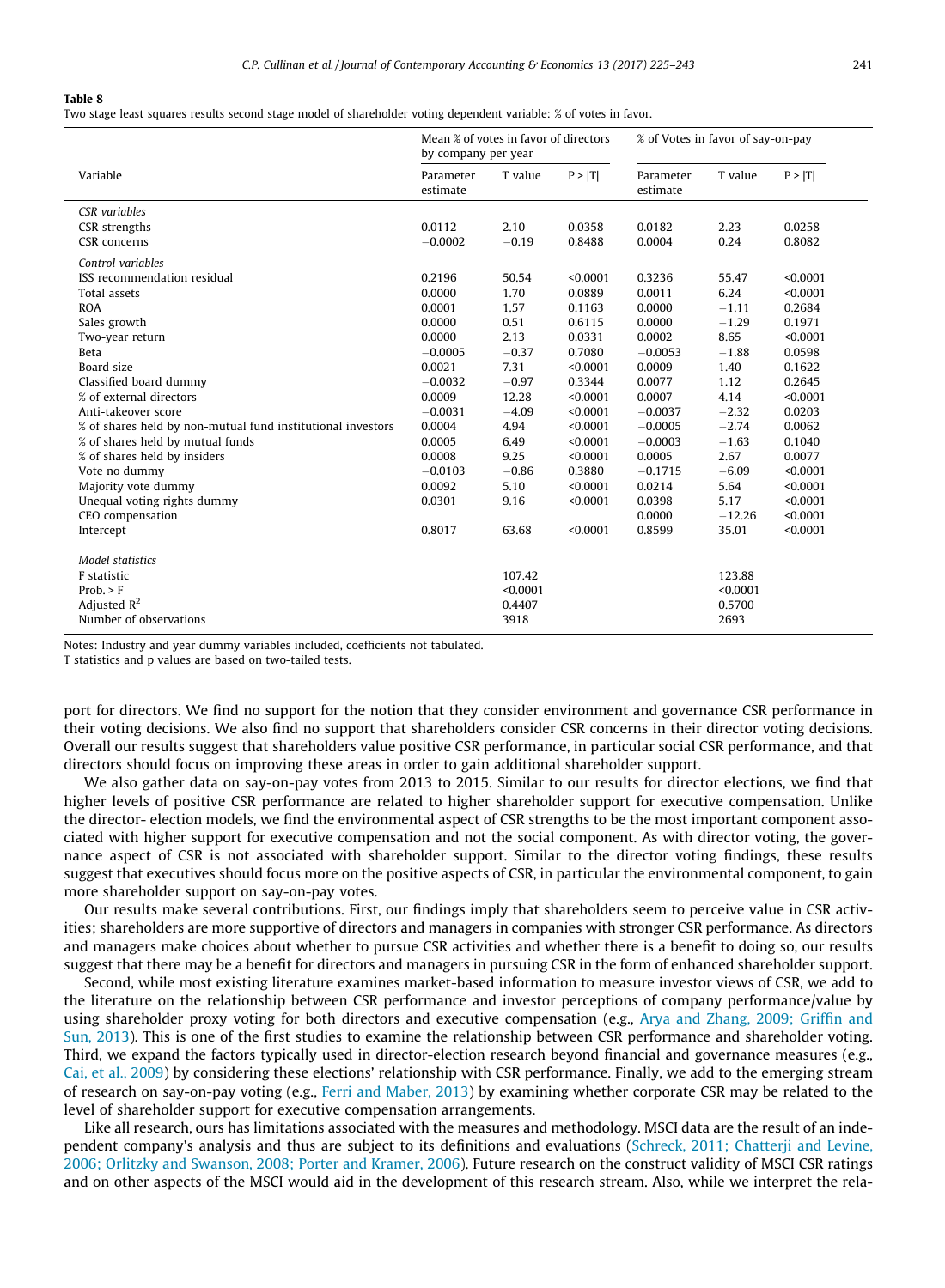<span id="page-18-0"></span>tionship between CSR and shareholder voting support for directors and management as indicating that shareholders value CSR, we cannot disentangle why investors appear to value CSR activities. Investors may perceive that CSR activities enhance the company's profitability or the company's stock price/market performance. Alternatively, as suggested by [Mackey et al.](#page-19-0) [\(2007\)](#page-19-0), investors may simply value CSR activities for their own sake even if the activities may have a neutral or even a negative impact on the company's financial or stock market performance. Finally, the ISS and MSCI CSR databases from which the main data were obtained focus on larger companies. The relationship we find between social CSR and shareholder voting may differ among smaller companies.

# Acknowledgements

The authors gratefully acknowledge helpful comments received from Giovanna Michelon, Peter Nigro, Cyndie Jeffry and Jon Perkins, from workshop participants at Bryant University and the University of Saint Andrews (Scotland), and from participants at the 2015 American Accounting Association Public Interest Section meeting and the 2016 Business Sustainability and Corporate Governance/JCAE Conference, especially Zhifeng Yang, our discussant.

# References

[Aggarwal, P., 2013. Relationship between environmental responsibility and financial performance of company: a literature review. IOSR J. Bus. Manage. 13](http://refhub.elsevier.com/S1815-5669(17)30032-2/h0005) [\(1\), 13–22](http://refhub.elsevier.com/S1815-5669(17)30032-2/h0005).

[Armstrong, C.S., Gow, I.D., Larker, D.F., 2013. The efficacy of shareholder voting: evidence from equity compensation plans. J. Account. Res. 51 \(5\),](http://refhub.elsevier.com/S1815-5669(17)30032-2/h0010) 909–950. [Arya, B., Zhang, G., 2009. Institutional reforms and investor reactions to CSR announcements: evidence from an emerging economy. J. Manage. Stud. 46](http://refhub.elsevier.com/S1815-5669(17)30032-2/h0015) (7), [1089–1112](http://refhub.elsevier.com/S1815-5669(17)30032-2/h0015).

[Balachandran, S., Joos, P., Weber, J., 2012. Do voting rights matter? Evidence from the adoption of equity-based compensation plans. Contemp. Account. Res.](http://refhub.elsevier.com/S1815-5669(17)30032-2/h0020) [29 \(4\), 1204–1236](http://refhub.elsevier.com/S1815-5669(17)30032-2/h0020).

Bebchuk, L., Hart, O.D., 2001. Takeover Bids vs. Proxy Fights in Contests for Corporate Control. Harvard Law and Economics Discussion Paper no. 336.

Berthelot, S., Cormier, D., Magnan, M., 2003. Environmental disclosure research: review and synthesis. J. Account. Lit. 22, 1-44

Black, B., 1998. Shareholder activism and corporate governance in the United States. In: Peter Newman (Ed.). The New Palgrave Dictionary of Economics and the Law, vol. 3, pp. 459–465.

[Brochet, F., Srinivasan, S., 2014. Accountability of independent directors: evidence from firms subject to securities litigation. J. Financ. Econ.](http://refhub.elsevier.com/S1815-5669(17)30032-2/h0040) 111, 430–449. Brown-Liburd, H.L., Cohen, J.R., Zamora, L., 2012. The Effects of Corporate Social Responsibility Investment, Assurance, and Perceived Fairness on Investors' Judgments, January 15, 2012 [<http://ssrn.com/abstract=1985839>](http://ssrn.com/abstract=1985839) or <[https://doi.org/10.2139/ssrn.1985839](http://dx.doi.org/10.2139/ssrn.1985839)>.

[Brunarski, K.R., Campbell, T.C., Harman, Y.S., 2015. Evidence on the outcome of say-on-pay votes: how managers, directors, and shareholders respond. J.](http://refhub.elsevier.com/S1815-5669(17)30032-2/h0050) [Corp. Financ. 30, 132–149](http://refhub.elsevier.com/S1815-5669(17)30032-2/h0050).

[Burke, L., Logsdon, J.M., Mitchell, W., Reiner, M., Vogel, D., 1986. Corporate community involvement in the San Francisco Bay area. Calif. Manage. Rev. 18 \(3\),](http://refhub.elsevier.com/S1815-5669(17)30032-2/h0055) [122–141.](http://refhub.elsevier.com/S1815-5669(17)30032-2/h0055)

[Cai, J.J., Garner, L., Walking, R.A., 2009. Electing directors. J. Financ. 54 \(5\), 2389–2421](http://refhub.elsevier.com/S1815-5669(17)30032-2/h0060).

[Callan, S.J., Thomas, J.M., 2010. Executive compensation, corporate social responsibility, and corporate financial performance: a multi-equation framework.](http://refhub.elsevier.com/S1815-5669(17)30032-2/h0065) [Corp. Soc. Respons. Environ. Manage. 18, 332–351](http://refhub.elsevier.com/S1815-5669(17)30032-2/h0065).

[Chatterji, A.K., Levine, D., 2006. Breaking down the wall of codes: evaluating non- financial performance measurement. Calif. Manage. Rev. 48 \(2\), 29–51.](http://refhub.elsevier.com/S1815-5669(17)30032-2/h0070) [Chin, M.K., Hambrick, D.C., Treviño, L.K., 2013. Political ideologies of CEOs: the influence of executives' values on corporate social responsibility. Admin. Sci.](http://refhub.elsevier.com/S1815-5669(17)30032-2/h0075) [Quart. 58 \(2\), 197–232.](http://refhub.elsevier.com/S1815-5669(17)30032-2/h0075)

[Clarkson, M.B.E., 1995. A stakeholder framework for analyzing and evaluating social performance. Acad. Manage. Rev. 20 \(1\), 92–117](http://refhub.elsevier.com/S1815-5669(17)30032-2/h0080).

[Clarkson, P.M., Walker, J., Nicholls, S., 2011. Disclosure, shareholder oversight and the pay-performance link. J. Contemp. Account. Econ. 7 \(2\), 47–64.](http://refhub.elsevier.com/S1815-5669(17)30032-2/h0085)

[Cochran, P.L., Wood, R.A., 1984. Corporate social responsibility and company performance. Acad. Manage. J. 27 \(1\), 42–56.](http://refhub.elsevier.com/S1815-5669(17)30032-2/h0090)

[Cohen, J., Holder-Webb, L., Nath, L., Wood, D., 2011. Retail investors' perceptions of the decision-usefulness of economic performance, governance and](http://refhub.elsevier.com/S1815-5669(17)30032-2/h0095) [corporate social responsibility disclosures. Behav. Res. Account. 23 \(1\), 109–129](http://refhub.elsevier.com/S1815-5669(17)30032-2/h0095).

[Dhaliwal, D.S., Li, O.Z., Tsang, A., Yang, Y.G., 2011. Voluntary nonfinancial disclosure and the cost of equity capital: the initiation of corporate social](http://refhub.elsevier.com/S1815-5669(17)30032-2/h0100) [responsibility reporting. Account. Rev. 86 \(1\), 59–100](http://refhub.elsevier.com/S1815-5669(17)30032-2/h0100).

[Elliott, W.B., Jackson, K.W., Peecher, M.E., White, B.J., 2014. The unintended effect of corporate social responsibility performance on investors' estimates of](http://refhub.elsevier.com/S1815-5669(17)30032-2/h0105) [fundamental values. Account. Rev. 89 \(1\), 275–302](http://refhub.elsevier.com/S1815-5669(17)30032-2/h0105).

[Fama, E.F., Jensen, M.C., 1983. Agency problems and residual claims. J. Law Econ. 26, 327–349.](http://refhub.elsevier.com/S1815-5669(17)30032-2/h0110)

[Ferri, F., Maber, D.A., 2013. Say-on-pay votes and CEO compensation: evidence from the UK. Rev. Financ. 17, 527–563.](http://refhub.elsevier.com/S1815-5669(17)30032-2/h0115)

[Fischer, P.E., Gramlich, J.D., Miller, B.P., White, H.D., 2009. Investor perceptions of board performance: Evidence from uncontested director elections. J.](http://refhub.elsevier.com/S1815-5669(17)30032-2/h0120) [Account. Econ. 48, 172–189.](http://refhub.elsevier.com/S1815-5669(17)30032-2/h0120)

[Flammers, C., 2013. Corporate social responsibility and shareholder reaction: the environmental awareness of investors. Acad. Manage. J. 56 \(2\), 758–1481.](http://refhub.elsevier.com/S1815-5669(17)30032-2/h0125) Friedman, M., 1970. The Social Responsibility of Business is to Increase Its Profits. The New York Times Magazine (September 3).

[Graves, S.B., Waddock, S.A., 1994. Institutional owners and corporate social performance. Acad. Manage. J. 37 \(4\), 1034–1046.](http://refhub.elsevier.com/S1815-5669(17)30032-2/h0135)

[Gregory-Smith, I., Thompson, S., Wright, P.W., 2014. CEO pay and voting dissent before and after the crisis. Econ. J. 124, F22–F39.](http://refhub.elsevier.com/S1815-5669(17)30032-2/h0140)

[Griffin, J.J., Mahon, J.F., 1997. The corporate social performance and corporate financial performance debate: twenty-five years of incomparable results. Bus.](http://refhub.elsevier.com/S1815-5669(17)30032-2/h0145) [Soc. 36, 5–31.](http://refhub.elsevier.com/S1815-5669(17)30032-2/h0145)

[Griffin, P., Sun, Y., 2013. Going green: market reaction to CSR newswire releases. J. Account. Public Policy 32 \(2\), 93–113](http://refhub.elsevier.com/S1815-5669(17)30032-2/h0150).

[Guenster, G., Bauer, R., Derwall, J., Koedijk, K., 2011. The economic value of corporate eco-efficiency. Euro. Financ. Manage. 17 \(4\), 679–704](http://refhub.elsevier.com/S1815-5669(17)30032-2/h0155).

[Hillman, A.J., Keim, G.D., 2001. Shareholder value, stakeholder management, and social issues: What's the bottom line? Strat. Manage. J. 22, 125–139.](http://refhub.elsevier.com/S1815-5669(17)30032-2/h0160)

[Hillman, A.J., Shropshire, C., Tervo, S.T., Dalton, D.R., Dalton, C.M., 2011. What I like about you: a multilevel study of shareholder discontent with director](http://refhub.elsevier.com/S1815-5669(17)30032-2/h0165) [monitoring. Organ. Sci. 22 \(3\), 675–687.](http://refhub.elsevier.com/S1815-5669(17)30032-2/h0165)

[Ioannou, I., Serafeim, G., 2015. The impact of corporate social responsibility on investment recommendations: analysts' perceptions and shifting](http://refhub.elsevier.com/S1815-5669(17)30032-2/h0170) [institutional logics. Strat. Manag. J. 36 \(7\), 1053–1081.](http://refhub.elsevier.com/S1815-5669(17)30032-2/h0170)

Institutional Shareholder Services (ISS), 2013. Proxy Voting Summary Guidelines. (ISS: An MSCI Brand) [<http://www.issgovernance.com/file/2013-policies/](http://www.issgovernance.com/file/2013-policies/2013ISSUSSummaryGuidelines1312013.pdf) [2013ISSUSSummaryGuidelines1312013.pdf>](http://www.issgovernance.com/file/2013-policies/2013ISSUSSummaryGuidelines1312013.pdf).

[Iwata, H., Okada, K., 2011. How does environmental performance affect financial performance? Evidence from Japanese manufacturing firms. Ecol. Econ. 70](http://refhub.elsevier.com/S1815-5669(17)30032-2/h0180) [\(9\), 1691–1700.](http://refhub.elsevier.com/S1815-5669(17)30032-2/h0180)

[Jensen, M.C., 1986. Agency costs of free cash flow, corporate finance, and takeovers. Am. Econ. Rev. 76 \(2\), 323–329](http://refhub.elsevier.com/S1815-5669(17)30032-2/h0185).

[Jo, H., Harjoto, M.A., 2012. The causal effect of corporate governance on corporate social responsibility. J. Bus. Ethics 106, 53–72.](http://refhub.elsevier.com/S1815-5669(17)30032-2/h0190)